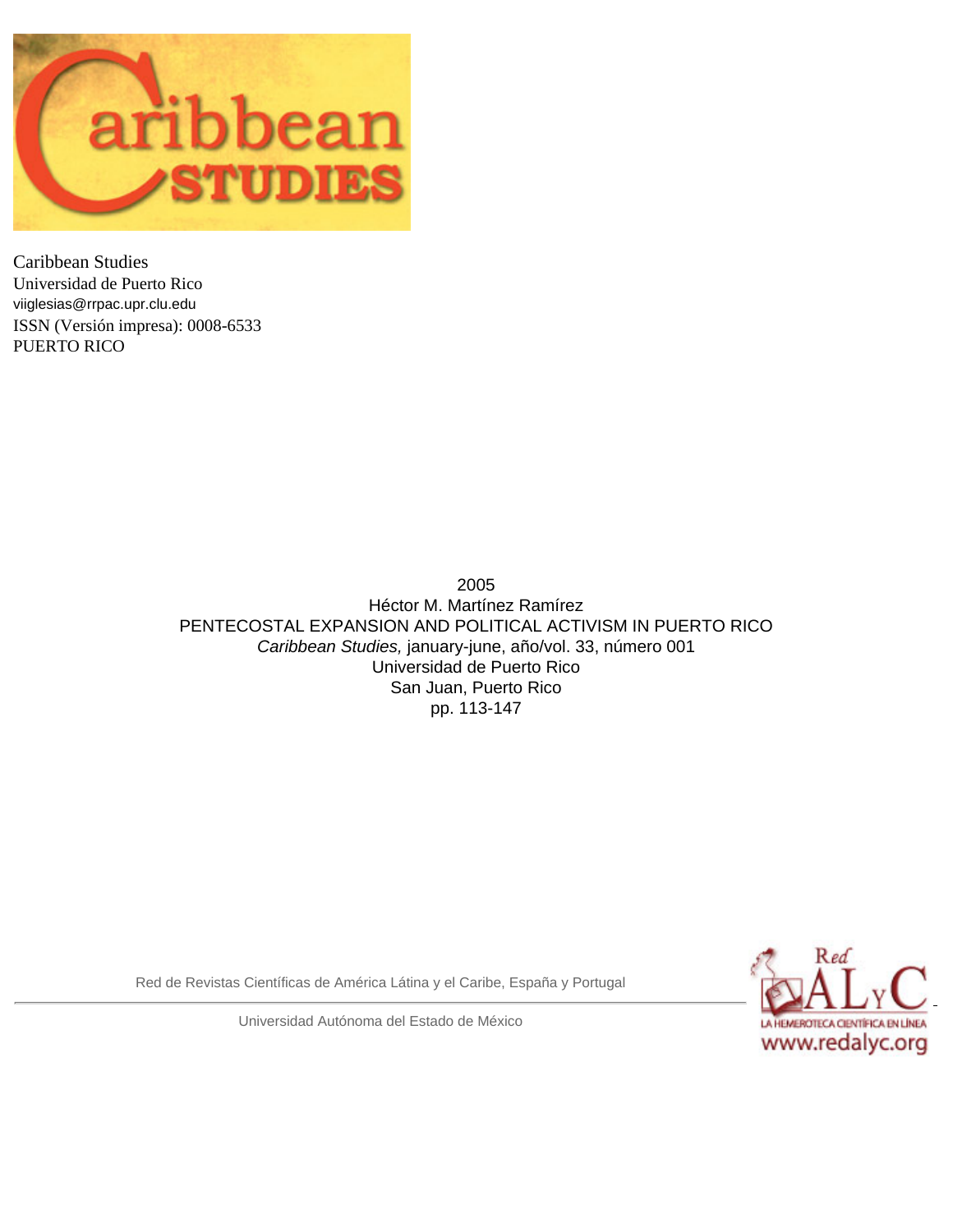# **PENTECOSTAL EXPANSION AND POLITICAL ACTIVISM IN PUERTO RICO1**

### *Héctor M. Martínez-Ramírez*

#### *ABSTRACT*

As in other countries, Pentecostalism has become a force of religious, social and political change in Puerto Rico. The first part of this article examines the origins and evolution of Puerto Rican Pentecostalism and Post-Pentecostalism. The latter advocates the theology of prosperity, preaching a gospel that promises financial wealth to converts. The second part of the article explores the causes and consequences of Pentecostal and Post-Pentecostal political activism in the island. It explains why key religious leaders supported the pro-statehood candidate for governor and political party in the 1992 and 1996 general elections, and assesses the implications of such activism in the context of Puerto Rico's status politics. These religious leaders and groups have the capacity to foster political change in a predominantly Catholic country.

**Keywords:** Pentecostalism, Post-Pentecostalism, Evangelicals, political activism, political parties, political status

#### *RESUMEN*

Al igual que en otros países, en Puerto Rico el Pentecostalismo se ha convertido en una fuerza de cambio religioso, social y político. La primera parte del artículo examina el surgimiento y desarrollo del Pentecostalismo puertorriqueño y del fenómeno Pos-Pentecostal. Este último predica la teología de la prosperidad y un evangelio que promete riqueza material a los creyentes. La segunda parte del artículo analiza las causas y consecuencias del activismo político Pentecostal y Pos-Pentecostal. Explica qué llevó a sus líderes a apoyar la candidatura a la gobernación de Pedro Rosselló y al Partido Nuevo Progresista (PNP) en las elecciones generales de 1992 y 1996, y las implicaciones de tal activismo en el marco de la política de status en Puerto Rico.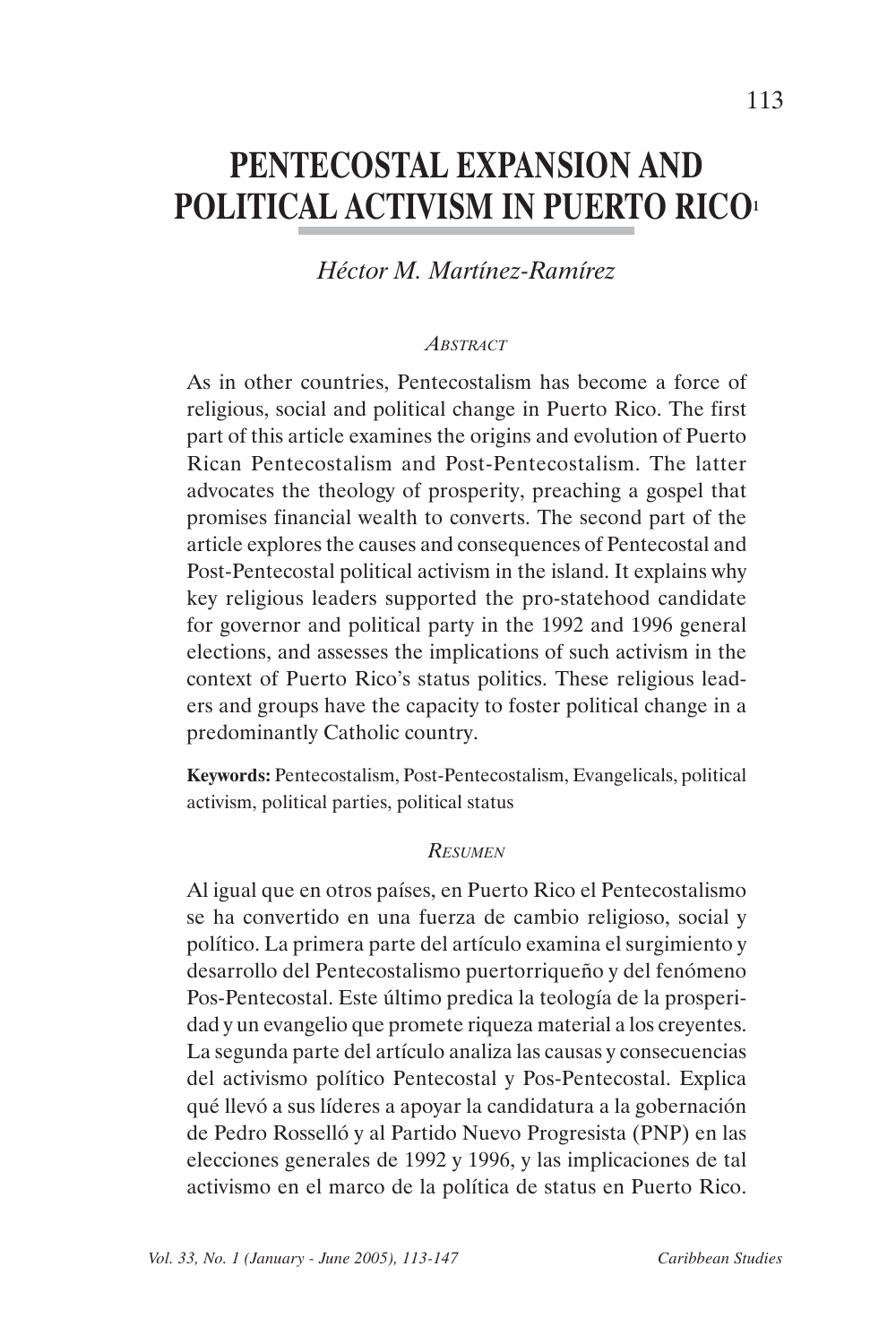El activismo político Pentecostal y Pos-Pentecostal demuestra que sus líderes y grupos tienen la capacidad de legitimar y de cuestionar instituciones y procesos políticos en un país predominantemente católico. Tal capacidad e influencia debe ser tomada en consideración para tener un cuadro completo de los grupos que convergen en el ambiente religioso y político de Puerto Rico.

**Palabras clave:** Pentecostalismo, Pos-Pentecostalismo, Evangélicos, activismo político, partidos políticos, status político

#### *RÉSUMÉ*

De meme que dans d'autres pays, à Porto Rico le pentecôtisme est devenu une force de changement religieux, social et politique. La première partie de cette article examine le surgissement et le développement du pentecôtisme portoricain et le phénomène post-pentecôtiste. Ce dernier prêche la théologie de la prosperité et un évangile qui promet la richesse matérielle aux croyants. La deuxième partie de l'article analyse les causes et les conséquences de l'activisme politique pentecôtiste et post-pentecôtiste. On explique ce qui a amené leurs leaders à appuyer le Parti Nouveau Progressiste (PNP) et la candidature de Pedro Rosselló au poste de gouverneur, lors des élections générales de 1992 et 1996 et les implications d'un tel activisme dans le cadre de la politique de statut à Porto Rico. L' activisme politique pentecôtiste et post-pentecôtiste démontre que ses leaders et ses groupes ont la capacité de légitimer et de metre en question les institutions et les processus politiques dans un pays majoritairement catholique. Une telle capacité et influence doit être prise en considération pour avoir le cadre complet des secteurs qui convergent dans l'ambiance religieuse et politique de Porto Rico.

**Mots-clés:** pentecôtisme, post-pentecôtisme, évangéliques, activisme politique, partis politiques, statut politique

Received: 31 July 2003. Revision received: 8 March 2004. Accepted: 10 March 2004.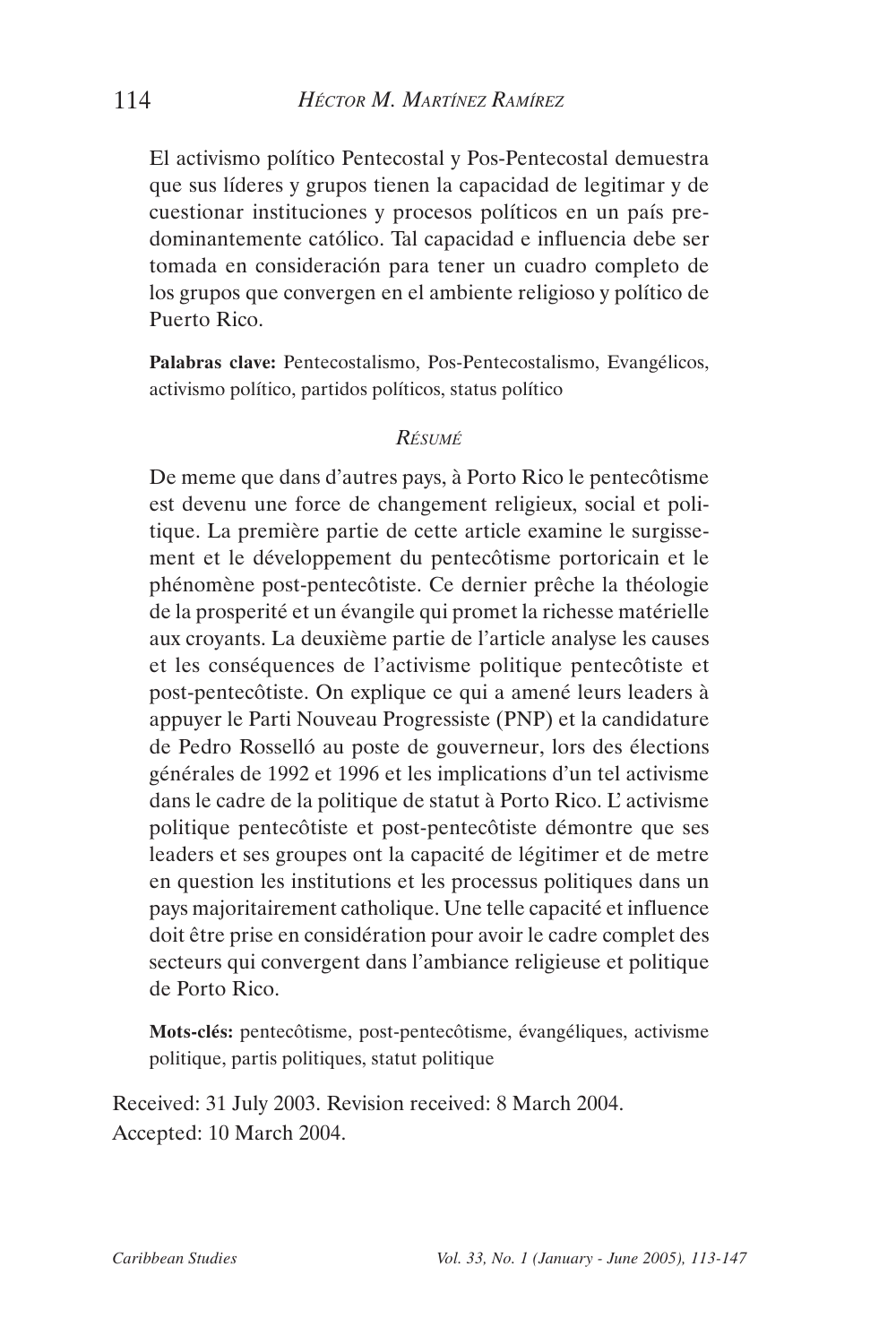Experience in the field of religion and politics reveals that<br>
Pentecostalism has become a religious and political<br>
force in numerous countries around the world (Ber-<br>
an 1996: Cleary and Stewart-Gambino 1997: Garrard-Burn Pentecostalism has become a religious and political  $\blacktriangle$  force in numerous countries around the world (Berryman 1996; Cleary and Stewart-Gambino 1997; Garrard-Burnet and Stoll 1993; Jelen and Wilcox 2002; Levine 1995; Mariz 1994; Martin 1990, 2001; Smith 1998). Although recent developments suggest that Puerto Rican Pentecostalism is not an exception, the island is a missing case in these studies. These developments are a notable increment in the number of Pentecostal churches, Pentecostalism's growing popularity among the urban middle and upper classes, and the rise of Post-Pentecostalism.<sup>2</sup> The latter advocates the theology of prosperity and preaches a gospel that promises financial wealth to converts (Sipierski 1996). In addition, during the 1990s Pentecostal and Post-Pentecostal leaders and groups became a highly visible and influential political force. Their support helped the pro-statehood leader Pedro Rosselló and the New Progressive Party *(Partido Nuevo Progresista-PNP*) gain striking victories in the 1992 and 1996 elections, thus demonstrating the capacity religious leaders and groups bear to foster political change in a predominantly Catholic country.

This article fills a gap in the scholarly literature by first examining the evolution of Puerto Rican Pentecostals and Post-Pentecostals. Its second part explores the causes and consequences of their recent political activism. It explains why their leaders forged an alliance with Pedro Rosselló and the PNP, and the role that status-politics played in this religious-political dynamics.<sup>3</sup> The relationship between the Rosselló administration and the Pentecostal and Post-Pentecostal leadership was so close as to convert the separation of church and state into a controversial public issue. Issues and events linking religious leaders and organizations to political institutions had not been so intense since the Christian Action Party *(Partido Acción Cristiana-PAC)* was organized at the instance of the Catholic hierarchy in 1960.<sup>4</sup> The article also assesses the causes for the breakdown of such an alliance and the implications of religious activism for Puerto Rican politics.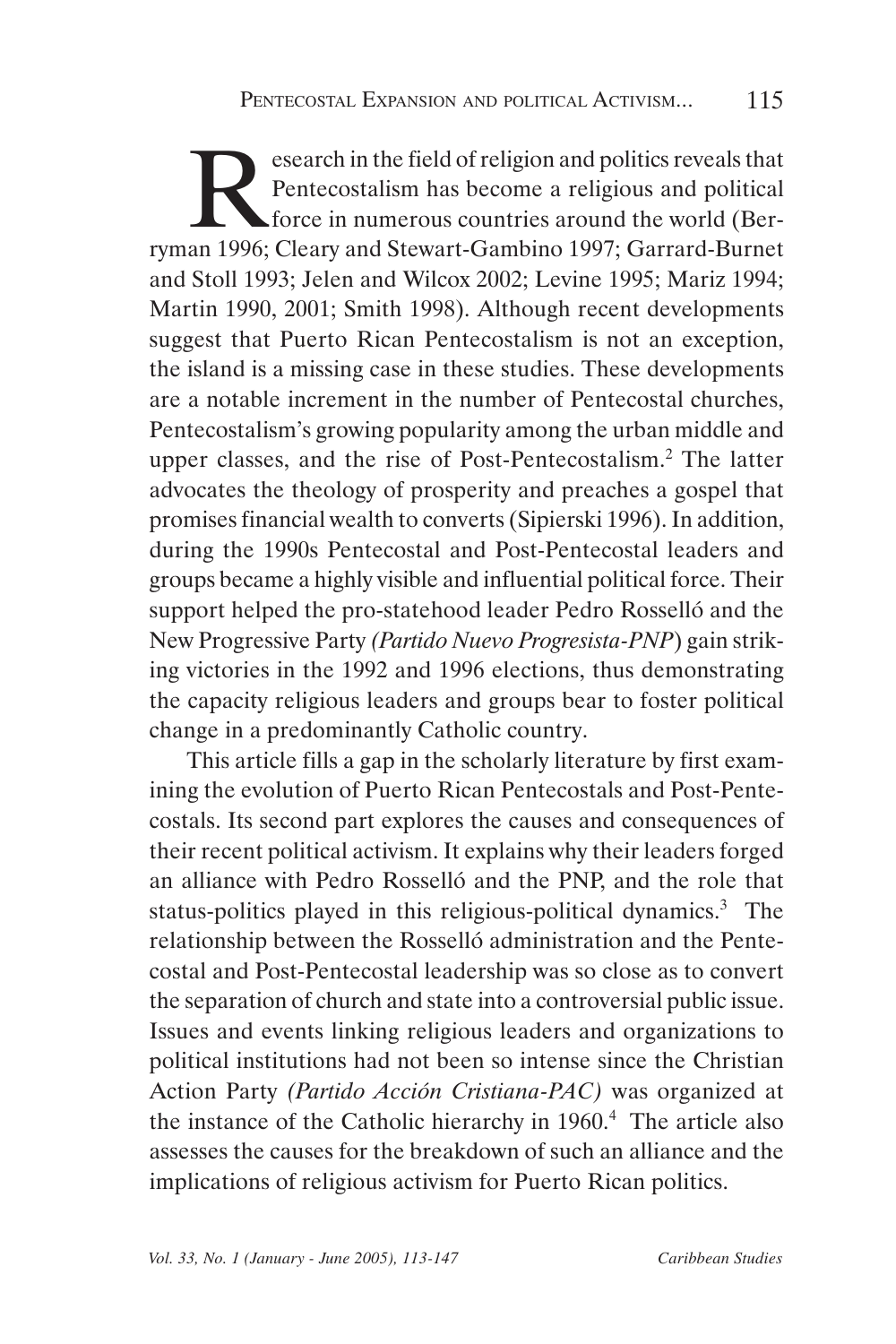#### **Previous literature**

Studies on religion, its forms of organization, and their relationship with politics and the state in contemporary Puerto Rico are scant. Most of the research has focused on the history and development of the Catholic and the historic Protestant churches during the first half of the  $20<sup>th</sup>$  century, but very little is about Pentecostals. These studies underscore the role that the Catholic and historic Protestant churches played in sustaining and legitimizing the United States domination and colonial regime in Puerto Rico (Agosto 1996; Pantojas-García 1974; Silva-Gotay 1985a, 1985b). Both Catholicism and Protestantism are considered instruments of political domination and effective means of acculturation or Americanization. Another perspective portrays popular religion and folk Catholicism as a cultural and social reaction from the people of the mountains and the rural areas to the conservative and Americanizing nature of the Catholic and historic Protestant churches (Agosto 1996; Zayas-Micheli 1990).

Work on Pentecostalism traces its origins back to the Catholic and historic Protestant churches neglecting of the poor in the cities, the rural areas and the countryside. Despite accounts of the proliferation of Pentecostalism since Puerto Rican Juan Lugo began his mission and established the first Pentecostal church in the island in 1916, scholarship has attributed its expansion to the economic crisis of the 1930s (Agosto 1996; Mintz 1960; Moore 1969; Silva-Gotay 1970, 1985b, 1997).<sup>5</sup> Pentecostalism is a medium of escapism from the effects of economic crisis and a source of individual, social, and political alienation (Silva-Gotay 1986). A variant of the escapism theory portrays Pentecostalism as the poor people's ideological medium and social mechanism for coping with the psychological effects and social dislocation resulting from the country's transition from an agrarian to an industrial society (Mintz 1960; Pérez-Torres 1995). The literature underscores the pre-millennial and "apocalyptic" elements of Pentecostal theology, that is, the doctrine about the Second Coming of Jesus and the near end of the world (Silva-Gotay 1985b, 1986). Additionally,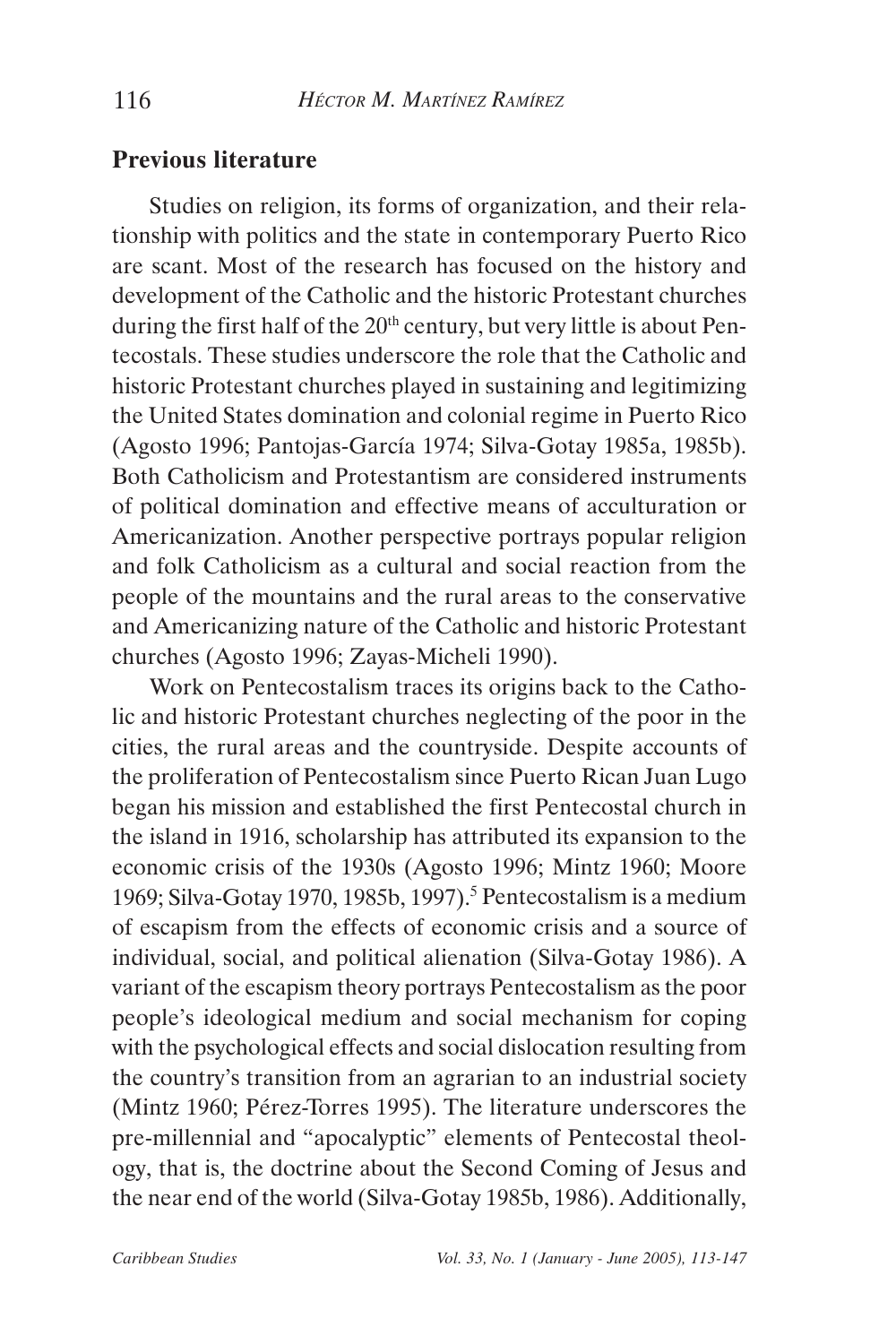it links Pentecostal expansion in the second half of the 20<sup>th</sup> century to American fundamentalism.

The issue about fundamentalism and Puerto Rican Pentecostalism warrants further clarification. On one hand, there is no direct historical and institutional linkage between Christian fundamentalist groups in the United States and Puerto Rican Pentecostals. Most Pentecostal churches in Puerto Rico are the result of local initiatives; and even those associated to churches in the United States (like the Assemblies of God and Mission Board) are autonomous and self-sustaining in terms of human and economic resources.

In Puerto Rico there is a common misperception of what fundamentalism and the fundamentalist movement in the United States are. Fundamentalism goes beyond believing in the literal truth of the Bible. The fundamentalist movement originated in the early 20th century from members of historic Protestant denominations who were reacting to modernist tendencies in US Protestantism, including the preaching of social gospel. Fundamentalists embraced religious orthodoxy by interpreting the Bible literally as well as believing in keeping themselves apart from what they consider an impure world (separatism), and in the importance of personal salvation (Wilcox 1996:25-34). In spite of their fervent separatism, fundamentalist focus on issues such as values, morality, temperance, religious tradition and abortion drove them to conservative political activism. The movement also became interdenominational by attracting conservative adherents from varied Christian denominations, including historic Protestants, Pentecostals, and even Catholics (Lienesch 1994; Wilcox 1996; Green 2000).

In recent decades, American Pentecostals became identified in increasing numbers with the fundamentalist conservative crusade. However, members of historic Protestant denominations still constitute the core of the leadership and the majority of Christian fundamentalists. Also, traditional fundamentalists are harsh critics of Pentecostal theology, doctrine, and emphasis on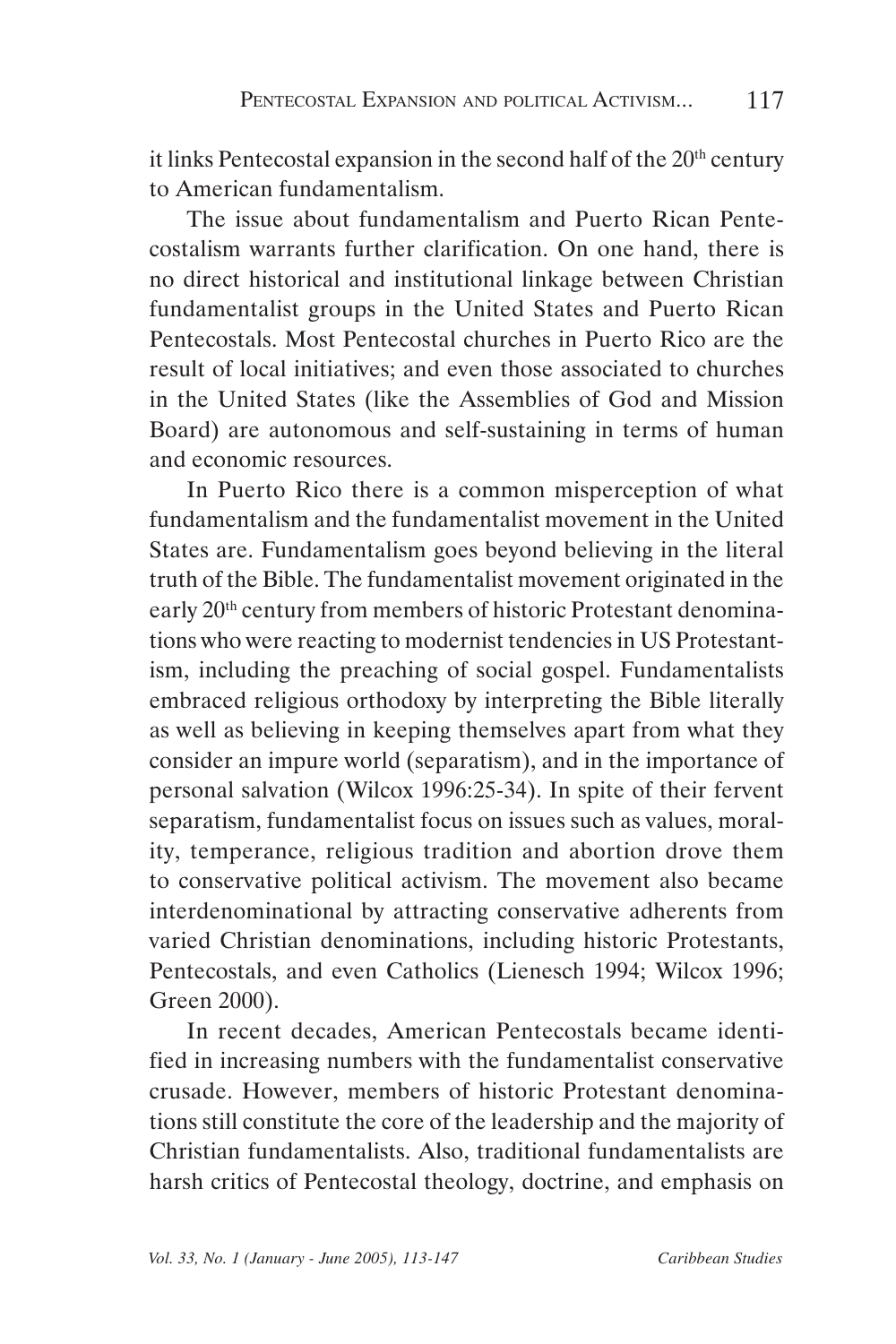emotionalism, religious ecstasy, healing and glossolalia, commonly known as "speaking in tongues" (Wilcox 1996:29-30). Although in Puerto Rico both the noun and the adjective fundamentalist are used to portray Pentecostals exclusively, to portray them as "American fundamentalists" is misleading. Stewart-Gambino and Wilson sustain that equating Pentecostalism to American fundamentalism is one of the "widely known and persistent, although inaccurate stereotypes about Pentecostals in Latin America" (1997:228).

Roger Finke's argument about religious innovation in the United States is helpful to explain Pentecostal expansion in Puerto Rico. Working from a supply side approach, Finke argues that "religious innovation and sectarian growth are often a response to opportunity, not to a reaction to changing consumer demands" and that "Sectarian growth relies on market openings rather than cultural crises or troubled social times" (Finke 1997:108, 119). Following his assertion, it can be said that Pentecostalism in Puerto Rico did not grow because it was the alternative poor people from the countryside and the rural areas were looking for as a means of escapism from "trouble times" like the economic depression. Pentecostalism grew up because the institutional Catholic and the historic Protestant churches neglected the rural areas by remaining mostly urban (Agosto 1996:17; Díaz-Stevens 1993:52-58; Silva Gotay 1970:210). Therefore, Pentecostalism found fertile ground for development because it was the only religious alternative the poor people from those areas had, or was offered to, for satisfying their spiritual needs.

Other factors facilitated the expansion of Pentecostalism: language and the national origin of pastors. In the Pentecostal churches, Puerto Rican pastors delivered their message in their native language, Spanish. In contrast, English was the language of many historic Protestant churches led by US missionaries while a mostly foreign clergy delivered Catholic mass in Latin.

Anthony LaRuffa wrote one of the very few scholarly studies on Puerto Rican Pentecostalism. He presented an argument that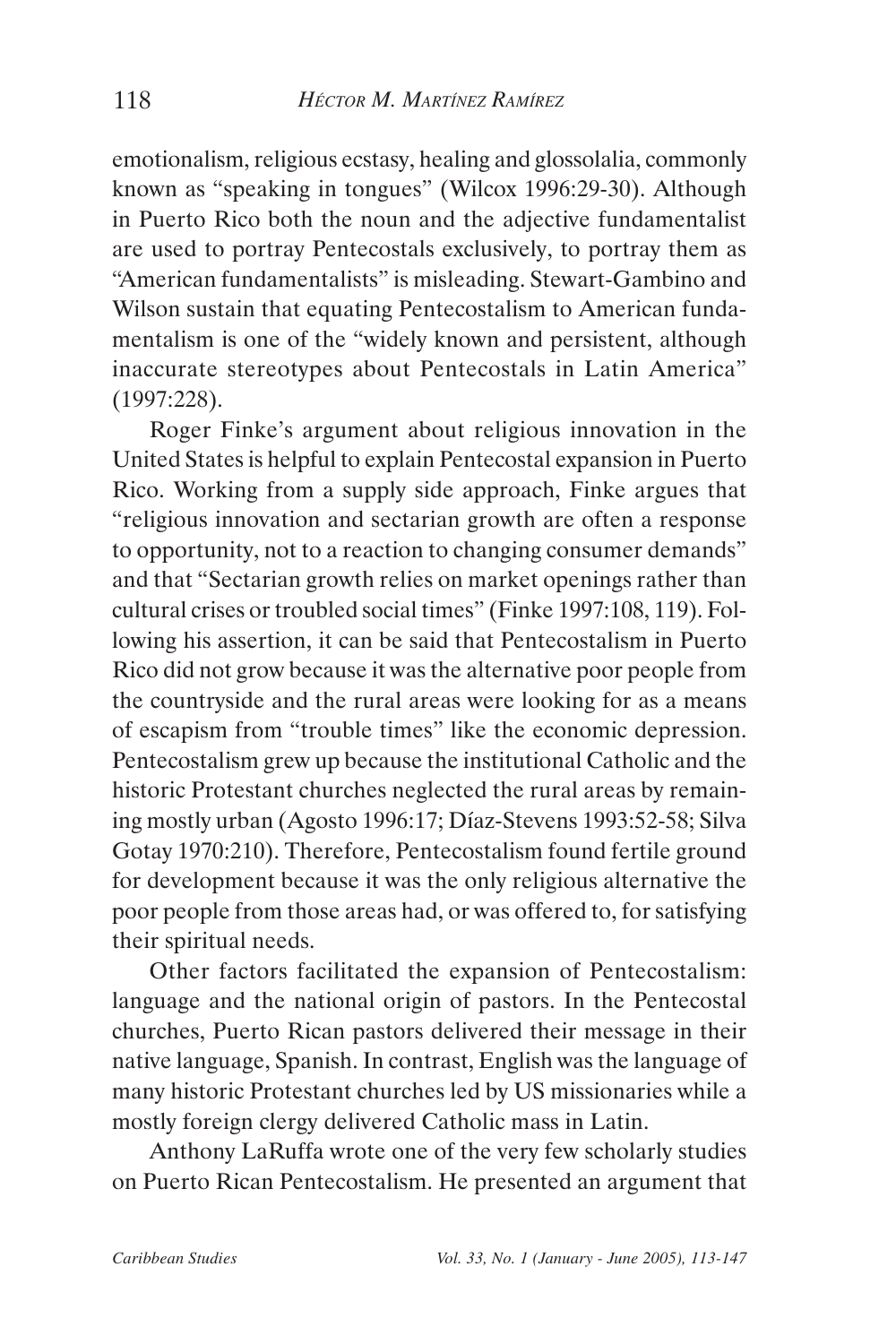runs against the theory that the economic depression led to the dramatic expansion of Pentecostalism and suggested a relation between Pentecostalism and status politics:

Pentecostalism as a religious movement showed a mild growth spurt during the 1930s but experienced a marked expansion in the post-World War II era. Not surprisingly, this paralleled stabilization at least for the time, of Puerto Rico's political status. ... [A] commonwealth association was negotiated with the US government with statehood as an unlikely alternative, and independence as a distinctly remote possibility. (LaRuffa 1980:56)

Puerto Rico became a Commonwealth in 1952 and experienced economic growth due to the diversification of its economy from an agrarian-based economy to industrial and the common market established with the United States. If LaRuffa is right, then the most notable expansion of Pentecostalism took place in the context of political and economic stability linked to the United States, not in the period of economic and social crisis. Furthermore, many years after the economic depression Pentecostalism has maintained its pace of growth, not only in the rural areas, but in the urban areas and cities as well.<sup>6</sup> The religious landscape also experienced the emergence and proliferation of Post-Pentecostal churches.

As it was stated above, Post-Pentecostal churches preach a gospel that promises financial health to the convert and believer. This is called the theology of prosperity and proposes that the more the convert contributes in tithes and offerings to the church, the more will receive from God, including material blessings.7 In contrast, traditional Pentecostalism took root as a religion of the poor people for its social base and its message of humbleness and praise for those economically disadvantaged. The fast growing Fuente de Agua Viva Council *(Concilio Fuente de Agua Viva-FAV)* is the main representation of a Puerto Rican Post-Pentecostal church. FAV is also well known for its controversial post-millennial theology and the charisma of its founder and leader, Rodolfo  $Font<sup>8</sup>$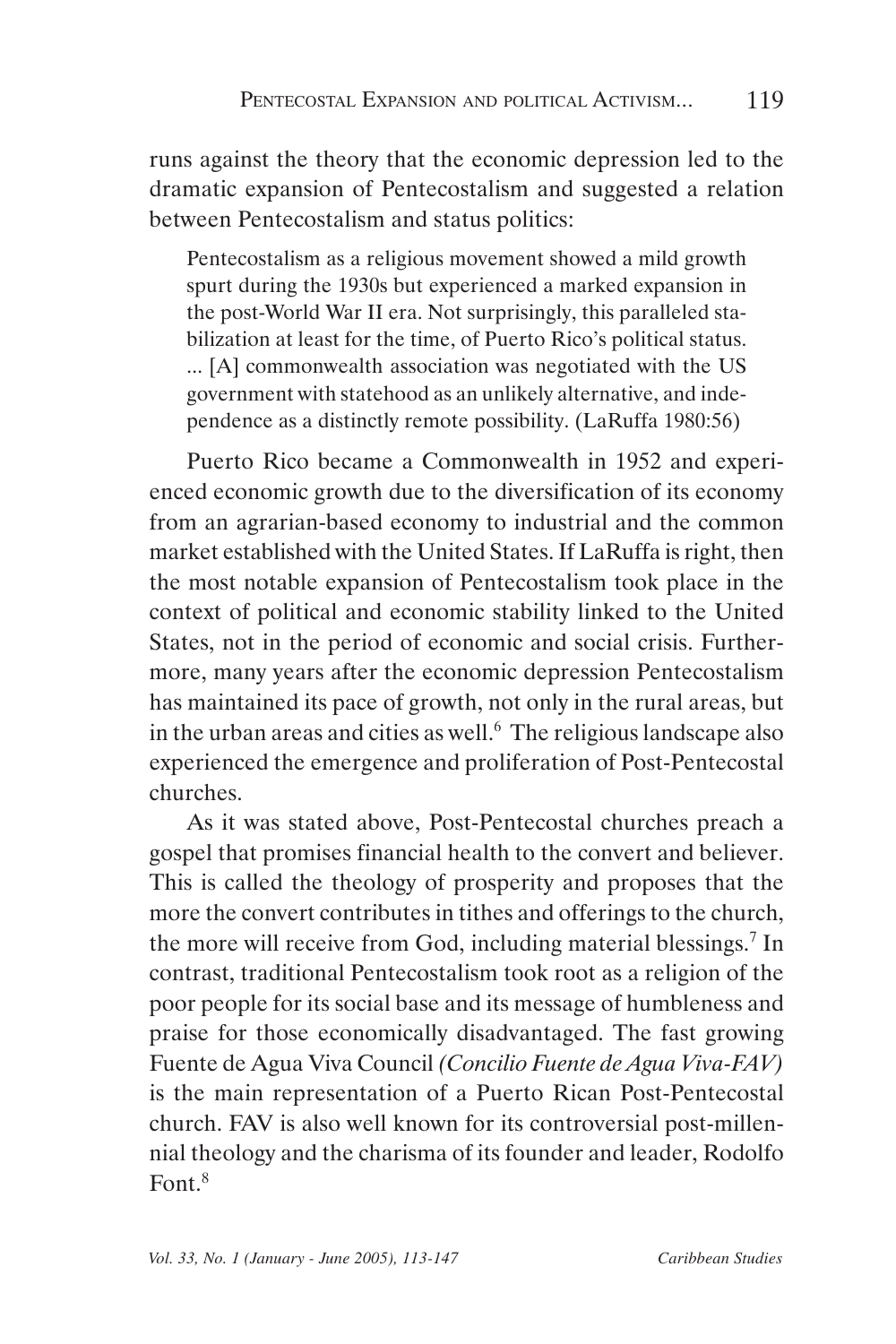Although Post-Pentecostals are clearly a minority in Puerto Rico, their theology of prosperity is exerting significant influence upon traditional Pentecostal churches. The discourse of important Pentecostal leaders and churches shows the consistent tendency of integrating elements of the theology of prosperity and of justifying its legitimacy theologically and biblically. The most notable element of this tendency might be the stress pastors are putting on becoming wealthy so people can increase their purchasing power, practice consumerism, enjoy expensive things and contribute more to the churches in tithes. This practice has raised criticism and debate within the traditional Pentecostal movement, already characterized by its diversity and relative lack of unity. Pentecostal leaders acknowledge that Post-Pentecostalism has become a source of doctrinal transformation for traditional Pentecostalism<sup>9</sup>

It is difficult to tell whether these Pentecostal churches and pastors are incorporating the theology of prosperity into their discourse because of the competition FAV poses to them, or because the social composition of their current audience or followers forces them to do so. The social composition of traditional Pentecostal churches located in urban settings compares favorably with the social composition of FAV. However, the impact of the theology of prosperity on the Pentecostal churches of the rural areas has still to be assessed in order to draw further conclusions about this phenomenon. So is the commitment of Post-Pentecostal converts. According to Smith, adherents to the theology of prosperity "seem to have the highest degree of recidivism since their commitments to their new denominations are less permanent than those of poor converts" (1998:28). Although this contention has to be tested in the case of FAV, there is no doubt that the theology of prosperity appears to be very attractive and has fertile ground for expansion in a consumerist society like Puerto Rico's.

On the topic of the political activism of Pentecostals, leaders of historic Protestant and Pentecostal churches that I interviewed underscored the Evangelicals' historical identification with the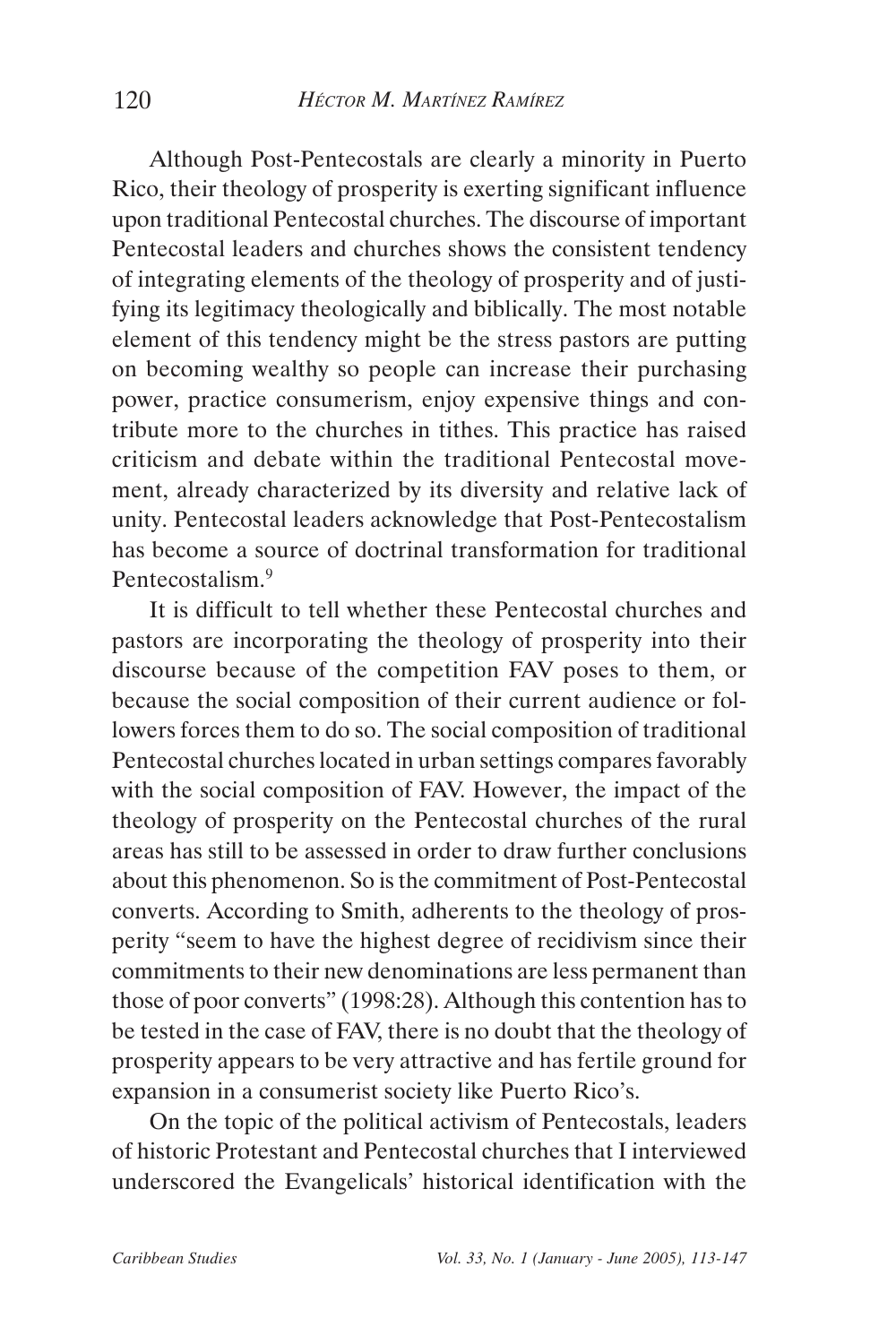Popular Democratic Party *(Partido Popular Democrático-PPD*),<sup>10</sup> as also documented by Silva-Gotay (1985b:75). Nonetheless, religion is a missing variable in the wide variety of studies carried out in Puerto Rico about social conflict, class formation and struggle, political movements and political parties.<sup>11</sup> On the political identity of Pentecostals, LaRuffa (1980) wrote that they stood in opposition to the national independence of the island and tended to support the Commonwealth status.

This section has addressed the state of the scholarship on Pentecostals, Post-Pentecostals and politics in Puerto Rico. The following sections analyze the dynamics between these religious groups and its leadership with political actors, parties, and the state. Main focus is on the leadership of churches, religious groups and political institutions. Leaders play a key role by taking a stand on important issues at critical moments, thus exerting influence upon their followers and upon the leaders of other institutions in critical moments. Documentary research, organizational analysis, and personal interviews to religious leaders constituted the base of this study.

### **Evangelical Organization and the PPD**

The Association of Evangelical Churches *(Asociación de Iglesias Evangélicas-AIE)* and the PPD were both organized and founded in the 1930s. They also shared the same social base composed by the working people of the rural areas and the countryside as well as cane workers of the coastal zone. As a populist political party, the PPD built political power by integrating the disfranchised *campesino* and agrarian workers to the political process. To gain support of Catholics and Evangelicals together, the PPD program of rural and social reform allocated ground plots *(parcelas)* in every rural community for the construction of a Catholic chapel and one Evangelical church.

In contrast to Pentecostal churches that were led mostly by Puerto Ricans since their origins, historic Protestant churches remained under the leadership of American missionaries until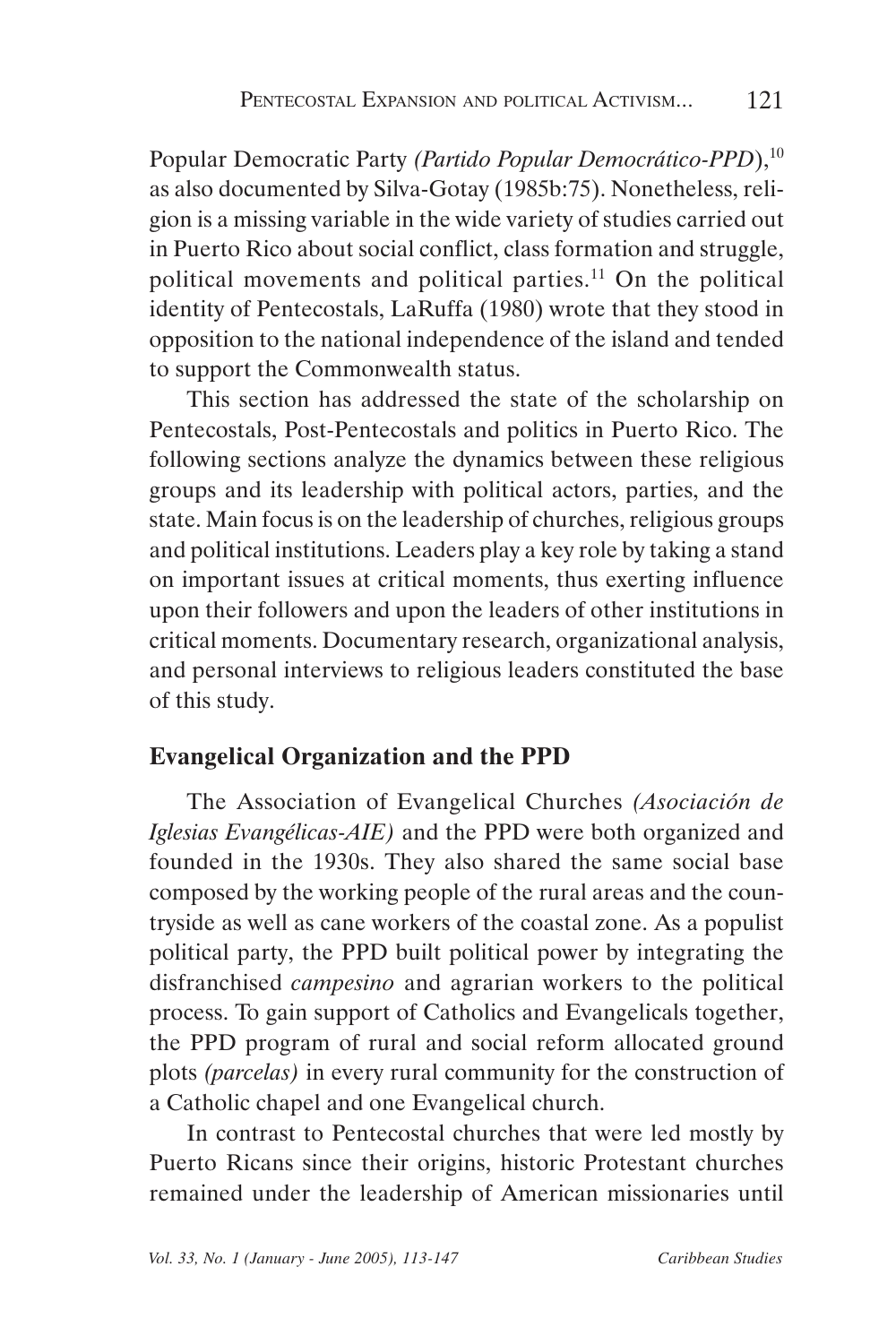the early 1930s. Then, many American missionaries and pastors exited the island for the destruction caused by strong hurricanes early in the decade and the economic depression. Puerto Rican ministers took over the churches that the US missionaries left behind and joined Pentecostal leaders for the creation of the AIE in 1934. The final exodus of American missionaries and pastors took place in 1954, leaving the historic Protestant churches under a full native leadership.

The native leadership of historic Protestant churches proposed in 1955 the creation of the Evangelical Council of Puerto Rico *(Concilio Evangélico de Puerto Rico-CEPR)*. There began the organizational schism and the restructuring of Puerto Rican Protestantism. Pentecostal leaders understood that despite the fact that their churches had a higher membership, ministers from the historic Protestant churches intended to control the proposed organization. As a result, many Pentecostals refused to join the CEPR and created their own umbrella organization, the Fraternity of Pentecostal Pastors *(Fraternidad de Pastores Pentecostales-FRAPE)*. Nowadays FRAPE gathers pastors of over 25 Pentecostal churches and is one of several organizations representing Pentecostal ministries. Throughout the years the majority of Pentecostal churches and councils have refused to work along with the CEPR in response to the ecumenical collaboration between the CEPR and the Catholic Church.<sup>12</sup> They also became ardent critics of the CEPR support to liberation theology, its progressive stand in social and political issues, and the CEPR leadership identification with the movement for the independence of Puerto Rico.

The political and religious opposition to the Catholic Church's intervention in party politics in 1960 had the effect of consolidating the ties between the PPD and Evangelicals. The leadership of the Puerto Rican Independence Party *(Partido Independentista Puertorriqueño - PIP)* and the pro-statehood Republican Statehood Party *(Partido Estadista Republicano – PER)* gave implicit support to the formation of a Catholic political party, thus alienating Evangelicals from their ranks. As a result, Evangelicals voted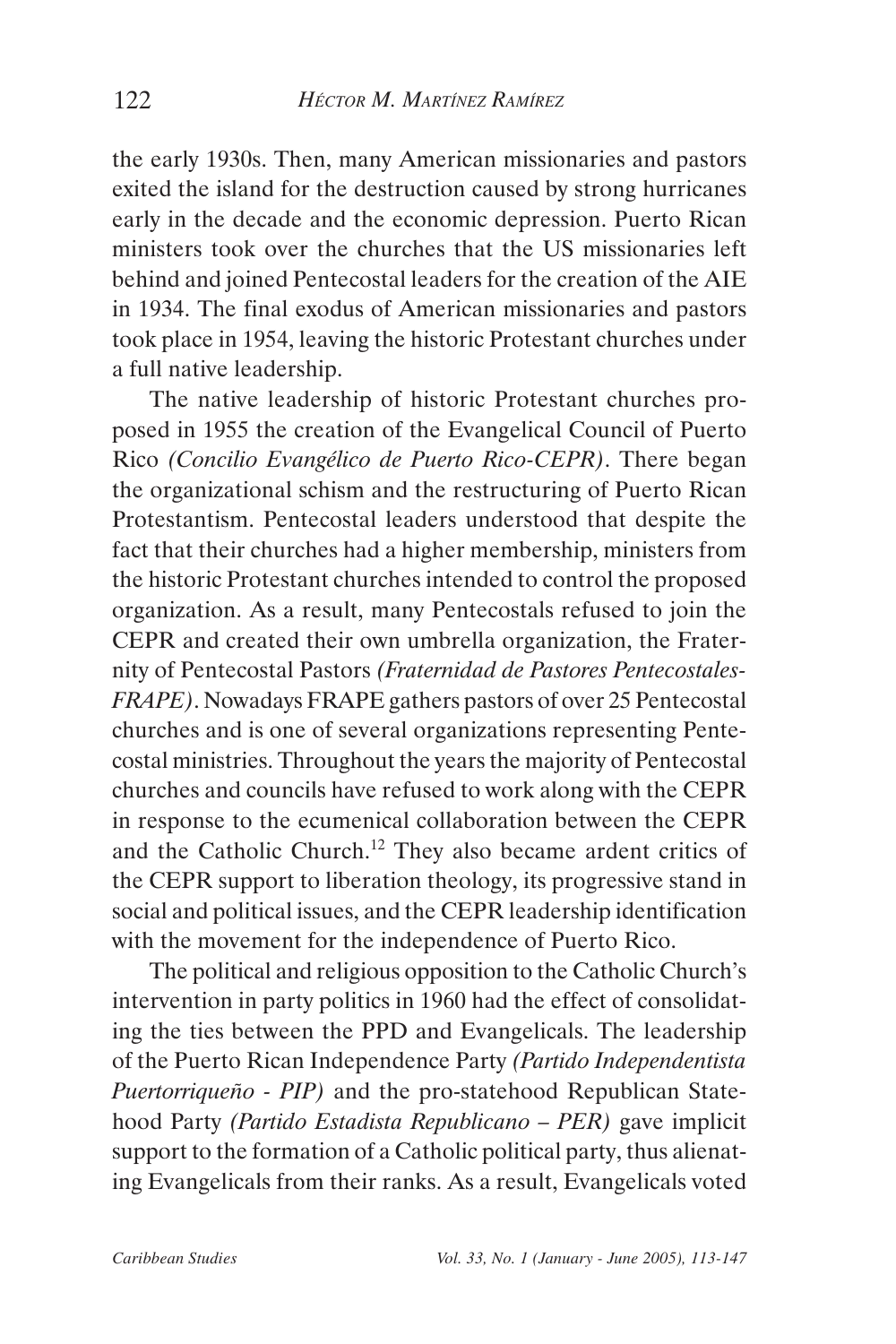in bloc for Muñoz-Marín and the PPD in the 1960 election and very likely in 1964 in the name of protecting the separation of church and state. The PAC issue and the stand of PIP and PER leaders also provoked a realignment of the country's political forces. The PIP lost a significant part of its Catholic constituency to the PAC. Many voters never returned to the PIP, and it is fair to argue that the PIP never achieved full recovery from the results of that election.13 In like manner, the erosion of the PER and its leadership began with their intervention in the PAC controversy, leading to the formation of the current pro-statehood PNP in 1967. The PNP won the 1968 election putting an end to the PPD political hegemony.

Pentecostal support to the PPD declined during the late 1980s when a new leadership in both the religious and the political landscape emerged. New Pentecostal churches and councils were founded and the leaders of Pentecostal and Post-Pentecostal churches became influential religious, social, and political actors. The leadership of the political parties experienced renovation too. The PNP maintained its pace of growth and became a dominant political party.14 A concurrent realignment of the island's religious and political forces was under way.

## **PPD – Pentecostal Breakdown**

Contrary to its preceding generation, key leaders of the Evangelical churches would not be identified with the PPD. On one hand, leaders of historical Protestant churches and the CEPR identified themselves with a "progressive" stand in religious, social and political issues and narrowed its relationship with progressive elements of the Catholic Church. Such "progressive stand" entailed advocacy to liberation theology and for many of them, to the political independence for Puerto Rico.<sup>15</sup> On the other hand, breaking up the tradition of previous PPD administrations, the PPD government elected in 1984 implemented or proposed policies that Pentecostals perceived were detrimental to them. It is doubtful whether these policies responded to governmental needs,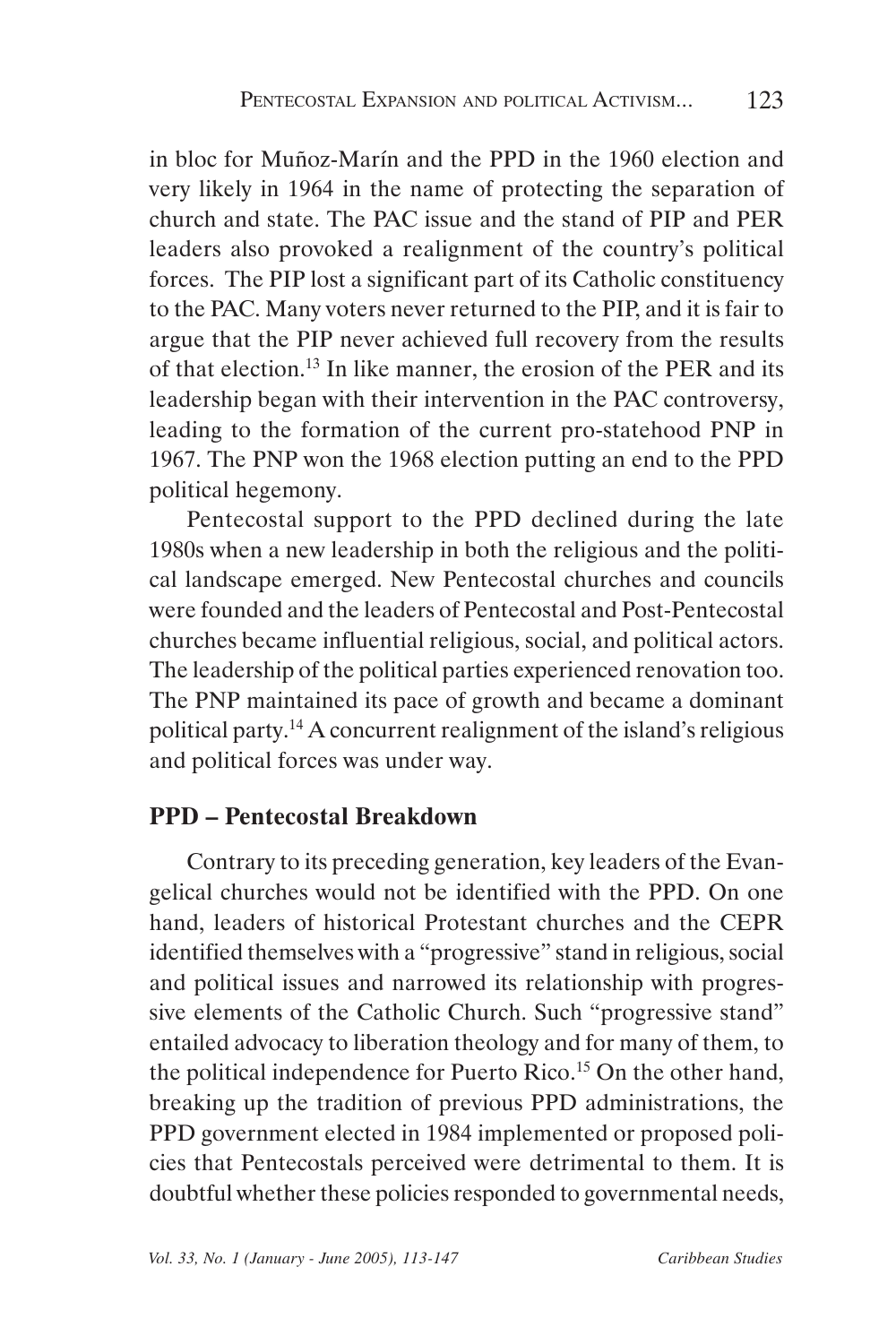but their implementation or proposal had the effect of undermining the relationship between both groups and eventually carried a political cost for the PPD. The policies were the following:

THE POLICY OF *ACERCAMIENTO* TO SPAIN. Following his reelection in 1988, Governor Rafael Hernández-Colón implemented a policy of *acercamiento*, of rapprochement back to Spain intended to intensify the Commonwealth's cultural and economic ties with Puerto Rico's former metropolis.<sup>16</sup> The "rapprochement policy" tended to exalt the Catholic evangelization of the island and the Catholic faith of Puerto Ricans while undervalued the history and impact of Protestantism. Among many others, Evangelicals believed that the rapprochement policy to Spain was unnecessary and out of time. On the political front, the PNP led the attack against the policy by accusing the PPD of tightening cultural and economic relations with Spain as part of a strategy to drive Puerto Rico toward its political independence.

Rather than an instrument of public policy, Pentecostals envisaged the PPD rapprochement policy as a threat to their doctrine and churches, as well as a threat to the political relationship between Puerto Rico and the United States. Throughout the years many Pentecostals, both leaders and members, have thought that political independence will carry the institutional restoration of Catholic social and political power (as during the Spanish colonial period). This would curtail the increasing religious and social influence of Evangelicals. The message admonishing about such a possibility was delivered through Pentecostal congregations and the religious media. The message reached converts who took the political ties with the United States for granted, and for whom until that moment, the advent of independence did not represent a problem or a threat. The PPD itself helped to revive Pentecostals' fear of Puerto Rico's political independence.

THE 1991 REFERENDUM ON THE DEMOCRATIC RIGHTS. Following the failure of the two-year congressional process (from 1989 to 1990) that allowed a Congress-binding plebiscite on the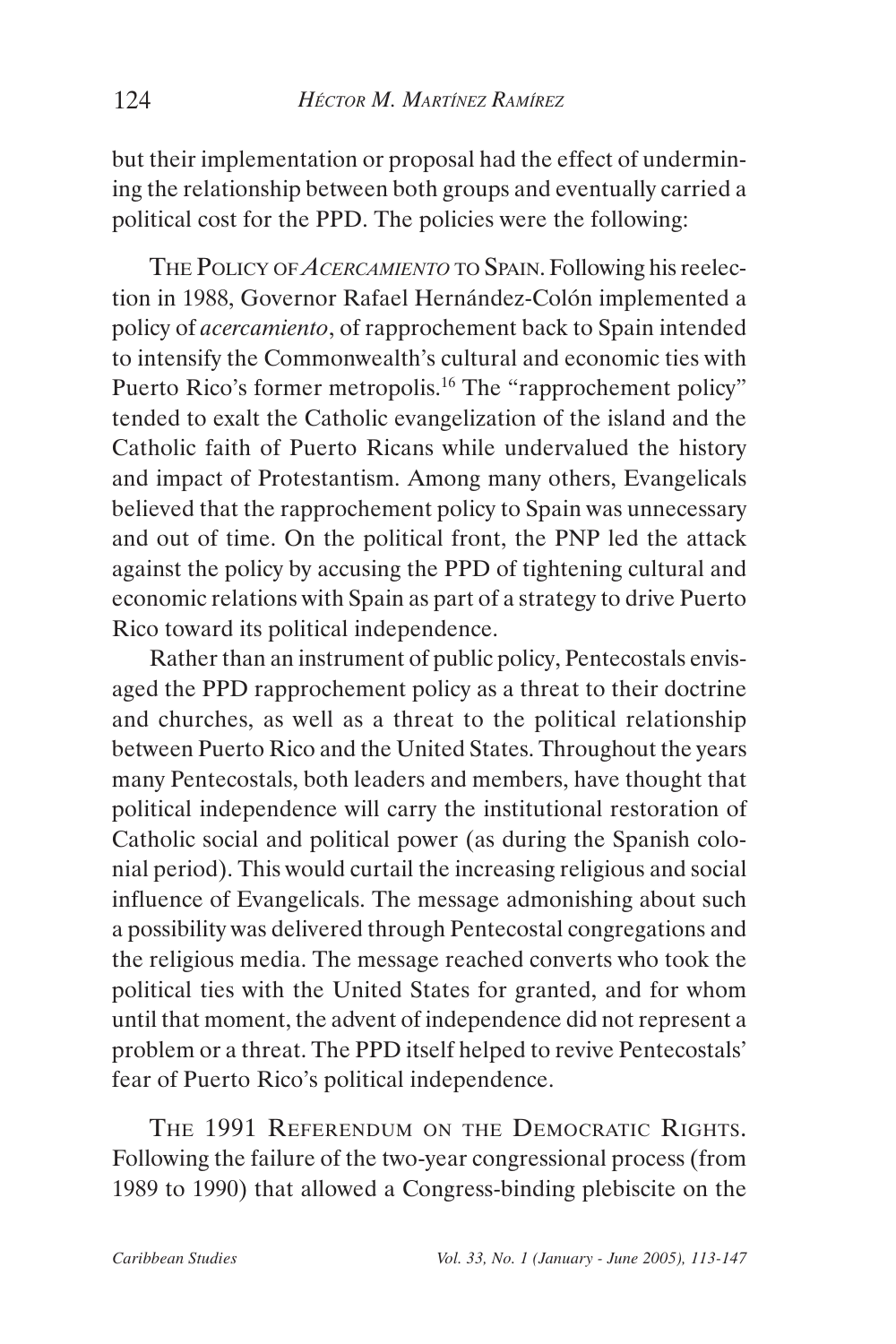island political status, Governor Hernández-Colón proposed a referendum as controversial as the rapprochement policy to Spain. The "Referendum on the Democratic Rights" proposed asking Congress to guarantee Puerto Rico's culture, language, identity, international sports representation, and US citizenship under any political status option among commonwealth, statehood, and independence.

From the outset the referendum faced political and legal challenges. The proposal guaranteed "rights" clearly inconsistent with statehood and with the plenary powers of Congress upon Puerto Rico. A "YES" vote also nullified the PNP strategy for an eventual "Statehood: YES or NO" plebiscite because it guaranteed Puerto Rican electors the right to choose between three alternatives in a status plebiscite (commonwealth, statehood, and independence), requiring the winning alternative to obtain over 50% of the votes cast. Despite the legal efforts to block the proposal the referendum was finally scheduled and held in December 1991.<sup>17</sup>

The rapprochement policy to Spain and the proposal for the Referendum on the Democratic Rights sparked the intervention in the political debate of Pentecostal leader Reverend Jorge Raschke. He is the founder of the *Clamor a Dios* Ministry and, at the time, one of the country's most popular radio Evangelist, moral and social critic. Raschke is also known for the *Clamor a Dios* event, an Evangelical mass gathering that takes place every Labor Day in San Juan since 1974 with the participation of most Pentecostal councils and independent churches. Although attendance tends to vary year by year, the most notable characteristic of *Clamor a Dios* is the participation of the island's political leadership, the vast majority of it Catholic.18 Politicians and governmental officials attend the event regardless of their party affiliation, and despite Reverend Raschke's apparent support to statehood and the PNP. Raschke's discourse is highly charged with political content in both the *Clamor a Dios* event and his daily radio broadcast. He discusses public issues and encourages his audience to realize that Evangelicals are a social power of their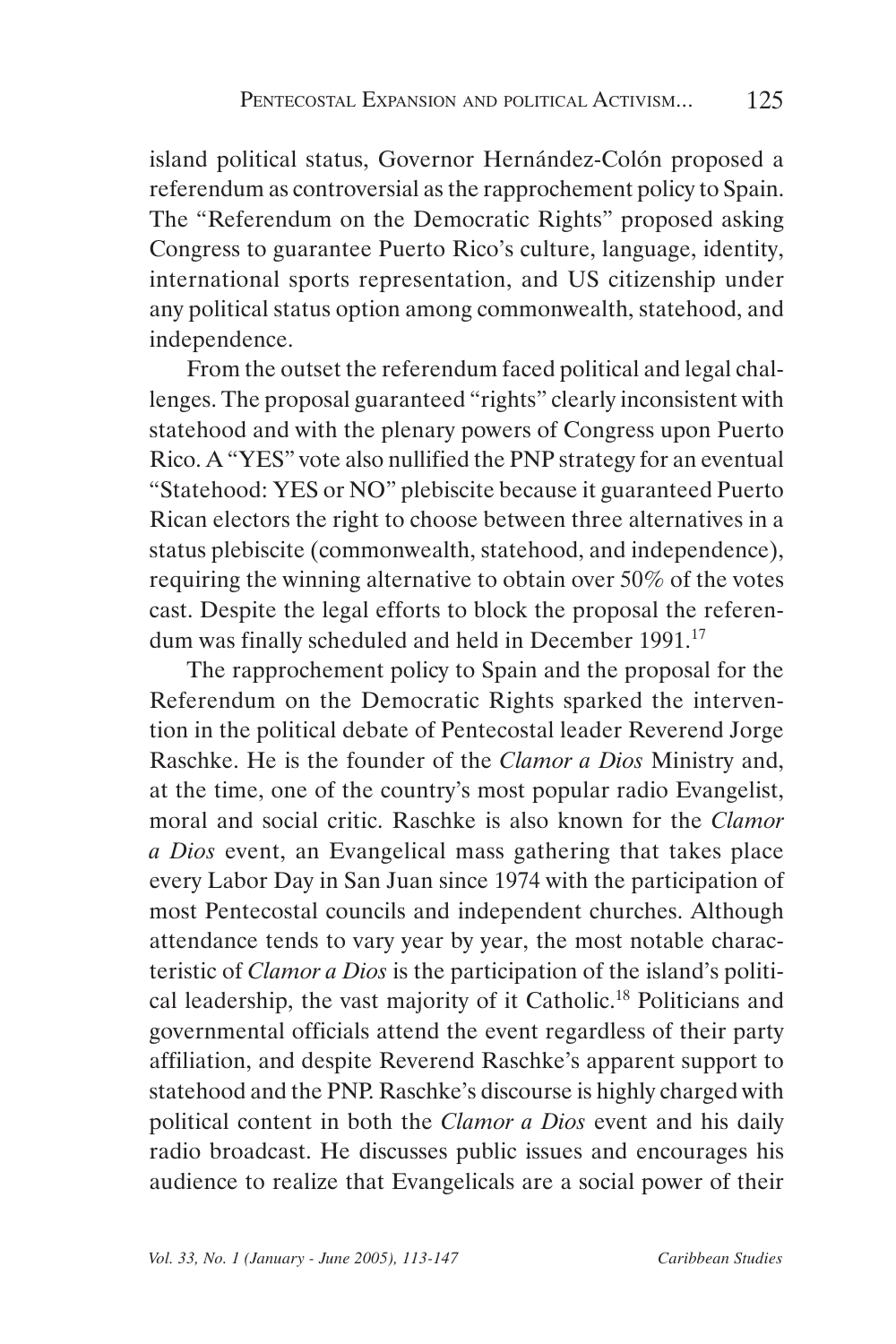own, with the capacity of participating in politics and competing for positions of power.

 Newspaper coverage shows that Raschke carried out a controversial campaign against a "YES" vote in the referendum. He claims that God himself told him in a dream that a "YES" vote would eventually bring up political independence and social instability to Puerto Rico.<sup>19</sup> Earlier, during the 1989-1990 congressional process, Raschke suggested publicly that a vote for an "enhanced Commonwealth" (a Commonwealth granted with more political and economic powers) denoted a vote for independence. Raschke believes that political independence will lead to a reestablishment of Catholic dominance in Puerto Rico, thus banishing religious freedom and fostering prejudice and discrimination against Evangelicals.

The "NO" vote got the majority of ballots cast in the Referendum on the Democratic Rights thus defeating the proposals. The big winner of the event was Pedro Rosselló, who led the "NO" campaign and emerged as the PNP's main leader and sole candidate for governor. As will be explained below, Rosselló drove the PNP to victories in 1992 and 1996 with the support of Pentecostal and Post-Pentecostal leaders and adherents.

TAXES AND REGULATIONS FOR THE CONSTRUCTION OF CHURCHES. PPD governmental officials proposed imposing taxes upon Evangelical churches. The proposal required Pentecostal and Post-Pentecostal churches and councils to fill out tax forms for their assets, properties and earnings for being incorporated. The measure did not target the Catholic Church or the historic Protestant churches.

PPD Senator Victoria Muñoz, who had declared her intention to run for governor in 1992, supported the proposal in the state legislature.<sup>20</sup> Evangelicals responded by accusing the government of interfering with the operation and the very existence of innumerable churches, of civil discrimination for the imposition of taxes to Evangelical churches exclusively, and of violating the constitutional separation of church and state. Even Catholics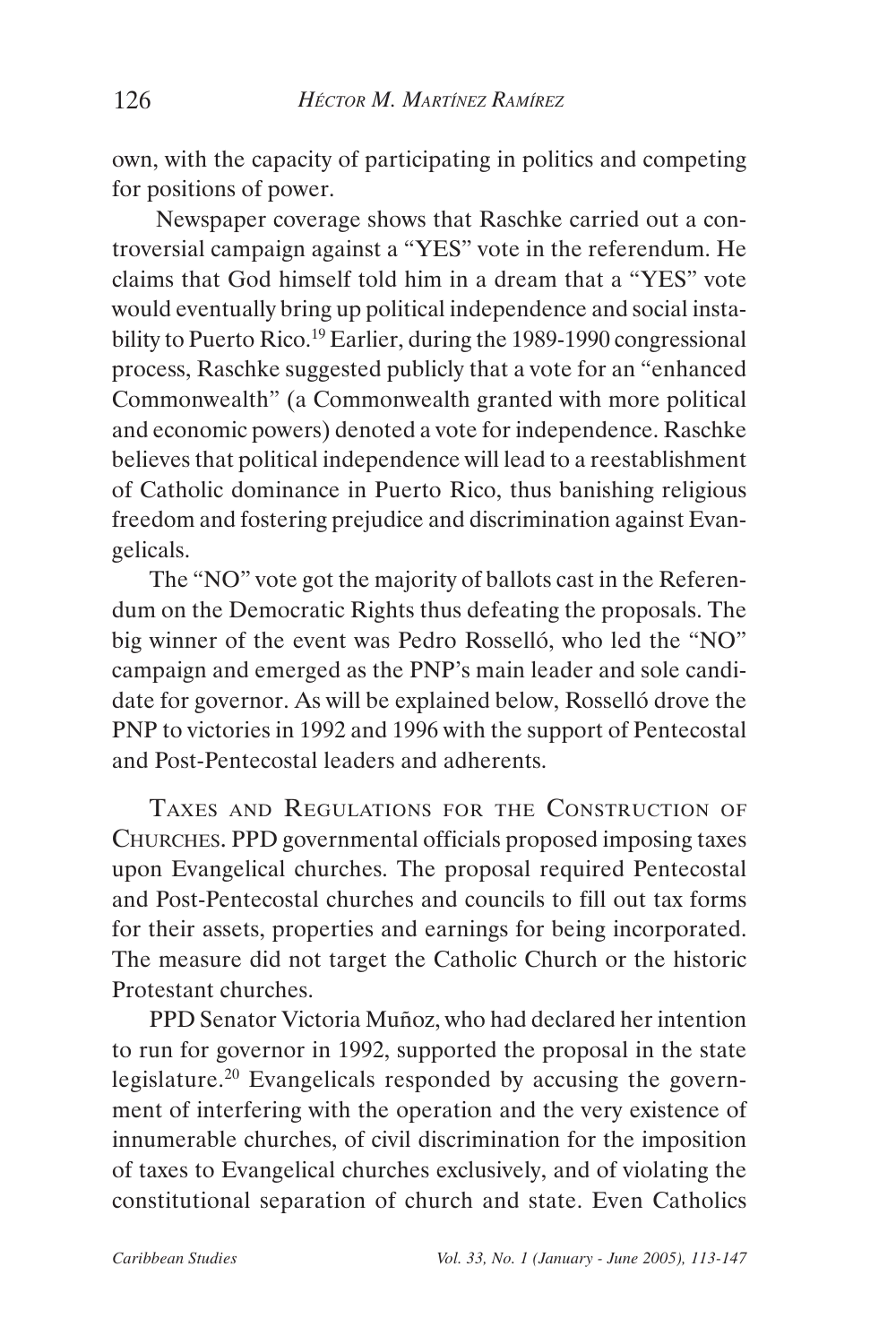depicted the proposal as unfair and dangerous. Due to its polemical nature, the proposal was finally withdrawn.

The church-tax issue was followed by a proposal to examine the requirements for the construction and establishment of churches. The idea worsened the relationship between Evangelical leaders, the PPD, and the Regulation and Permits Administration *(Administración de Reglamentos y Permisos-ARPE)*, the state agency that regulates construction permits and building codes. For several years, Evangelical leaders had denounced publicly the restrictions imposed by the state governments for the establishment and construction of churches. Leaders also criticized municipal governments for imposing limits to the churches use of public space such as *plazas* and public parks. Senator Muñoz dismissed the Evangelicals claims and sided with those who opposed the establishment of Evangelical churches in their communities and neighborhoods.21 In response, Pentecostals and Post-Pentecostal leaders increasingly declared Governor Hernández-Colón, Senator Victoria Muñoz and the PPD enemies of the Evangelical people *(el pueblo evangélico)* for treating them contemptuously.

On his way to the 1992 election, Pedro Rosselló realized the opportunity he had as an opposition candidate to build a base of electoral support composed of Pentecostals and Post-Pentecostals in discontent with the PPD. During the 1992 electoral campaign Rosselló told these groups what they wanted to hear: "no taxes for the churches." Likewise, Rosselló made the commitment of solving the ARPE issue. And above all was the political status issue. Because of his pro-statehood ideology, Pentecostals and Post-Pentecostals envisaged Rosselló as a protector of the political association between the United States and Puerto Rico which they believe allows them to practice their religion freely in a predominantly Catholic country. Pentecostal and Post-Pentecostal leaders pursued a politics of retaliation against the PPD and accommodation with the PNP. In order to "punish" the PPD's anti-Pentecostal policies, pastors, evangelists, and council leaders began endorsing and backing up Rosselló's candidacy both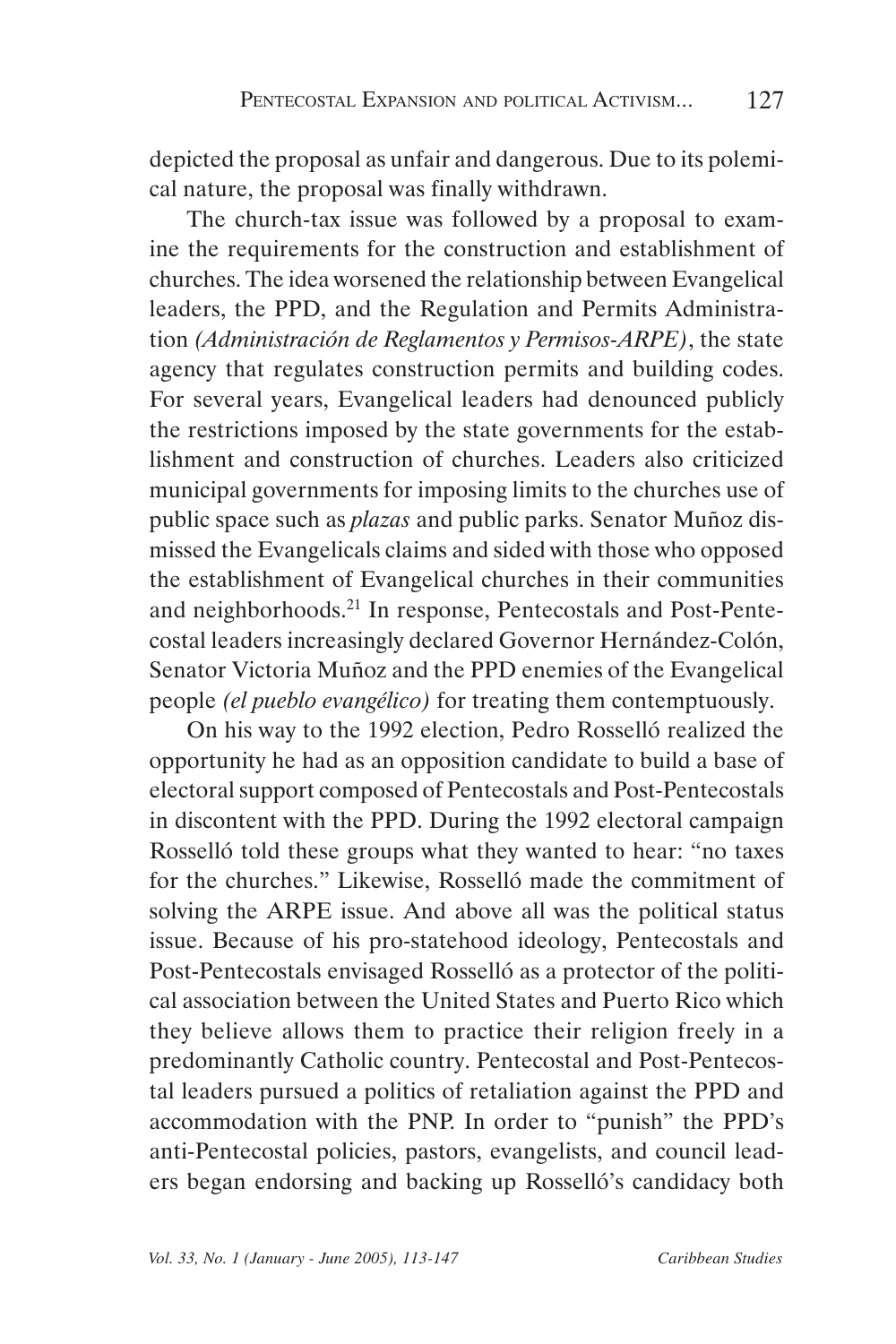privately and publicly.<sup>22</sup> And more importantly, they encouraged their adherents to do so.

During the 1992 electoral campaign both groups played politics pragmatically. On the one side, Pedro Rosselló secured the electoral support he and the PNP needed for a victory over the PPD and its candidate for governor, Victoria Muñoz. On the other side, the Pentecostal and Post-Pentecostal leadership got the commitment from the PNP not to tax their churches. The party also opened the door for Pentecostals and Post-Pentecostals to gain access to policy-making and earn religious, political, and even economic benefits in return.

### **Religion in the Rosselló Government**

Wilson argues that even if Pentecostals do not vote as a bloc, "they nevertheless share many concerns about the future of their nation and, to some extent, a network of informal communication for contributing to the political process" (1997:146-147). The political role Puerto Rican Pentecostals and Post-Pentecostals played during the campaign of electoral events such as the Referendum on Democratic Rights and the 1992 Election supports his contention. This was also the case for the PPD electoral defeat in 1996, despite a much warmer relationship between Pentecostal and Post-Pentecostal leaders with the party's candidate for governor and mayor of San Juan Héctor Acevedo. Unlike Victoria Muñoz, Acevedo avoided controversy with religious groups, attended religious services, and made numerous appearances in their radio and TV programs.

Over the course of the PNP administration, Pentecostal and Post-Pentecostal leaders became unofficial public policy advisors and exerted significant influence upon governmental decisions. Additionally, religious concepts became integral components of the Governor's official discourse. He made constant reference to God in his speeches, messages and press conferences underlining the significance of God and religious values for his administration.23 Such a stress on religion was not typical of Puerto Rican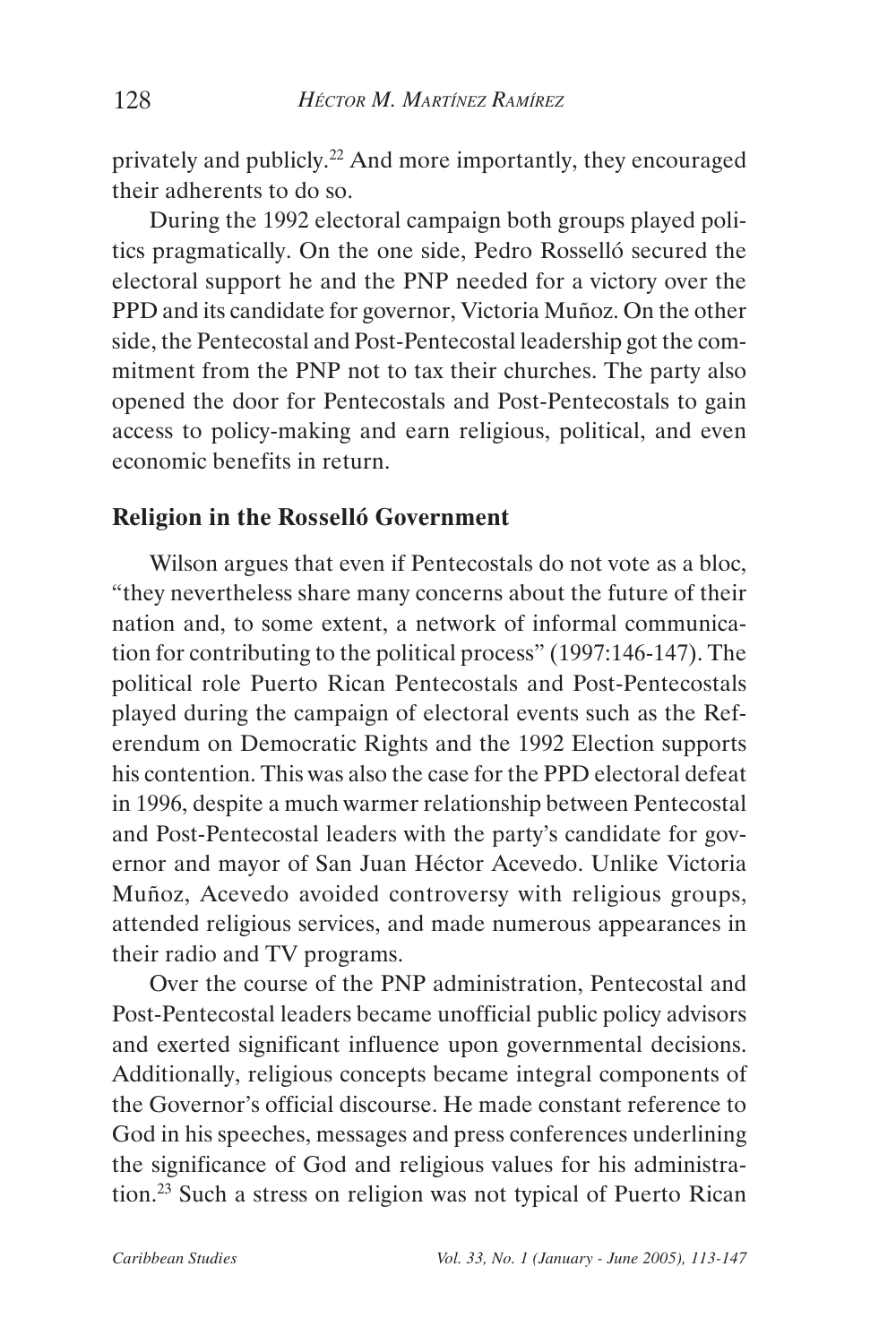politics at all. Conversely, the relationship of Governor Rosselló and his administration with the leadership of the Catholic Church was characterized by mutual constant public criticism, often severe.

In retribution to the electoral support he received from Pentecostals and Post-Pentecostals, Governor Rosselló himself made controversial proposals and ordered the implementation of policies favoring the Pentecostal and Post-Pentecostal interests and demands. The policies made of the separation of church and state an issue of intense public scrutiny:

THE ECUMENICAL WEEKLY BREAKFAST. The Rosselló administration organized the "ecumenical breakfast," a weekly meeting with religious leaders for the discussion of social and moral issues. The activity took place every Monday morning in La Fortaleza (the governor's official house) with the participation of the governor, his aides, and representatives of different religious denominations. However, as weeks passed only ministers of the Pentecostal and Post-Pentecostal churches attended the activity. The leadership of the Catholic and some historic Protestant churches decided to boycott the meetings declaring that, in reality, they were held for discussing and designing Pentecostal-tailored policies.

LEGALIZATION OF NATUROPATHY. Responding to the request of practitioners and clients, PNP legislators introduced bills for the legal recognition and regulation of natural medicine, also known as naturopathy. Pentecostal and Post-Pentecostal leaders lobbied intensely in favor of the bill. During the legislative hearings council leaders, pastors, and evangelists defended naturopathy calling it "medicine of God" and justified it by citing biblical passages.

The Medical Association and the Doctors Association of Puerto Rico led the opposition to the bill. But Governor Rosselló, who is a well-known cardiovascular surgeon, disregarded the opposition of his colleagues and signed the bill after being reelected in 1996. Governor Rosselló also signed a bill revoking the compulsory membership of doctors to their professional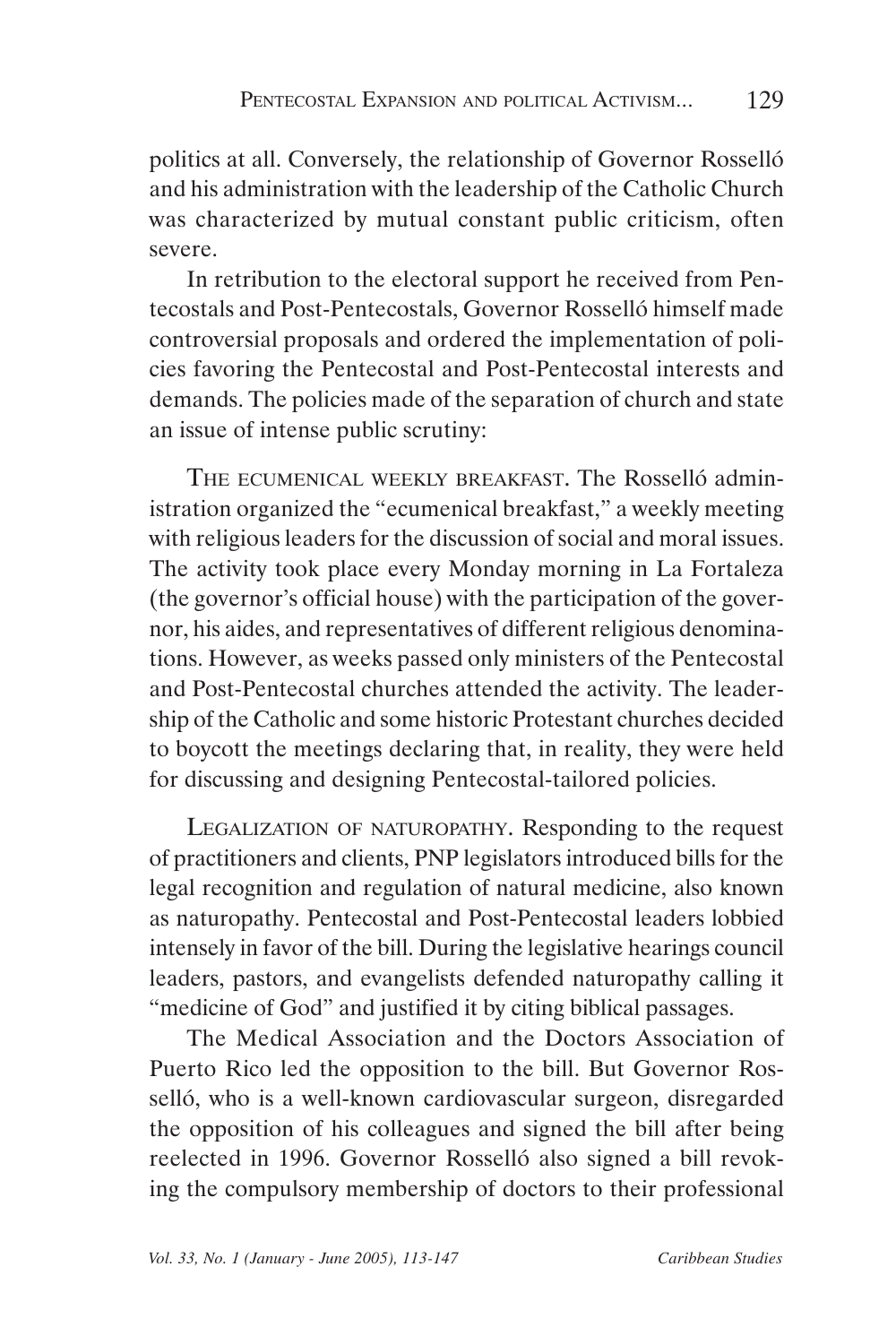association.

THE "FIVE MINUTES OF MEDITATION" IN PUBLIC SCHOOLS. In September 1995 Governor Rosselló unexpectedly announced "five minutes of meditation" at the start of daily classes in public schools. Although it was called a proposal, the Governor's announcement was an executive order. Documents from the Department of Education showed that the "five minutes of meditation" were to be put into effect immediately instructing teachers and students to spend, "individually and intimately," five minutes either praying in silence, or meditating about other topics, most of them carrying a religious connotation. A Department of Education memorandum on the executive order (dated 27 September 1995) included phrases that read "we should allow God in our heart" and "God gets in our schools through the heart of every Puerto Rican child." The order lacked any other guidelines or orientation to teachers and students on how to practice the five minutes of meditation.

Opposition to the executive order was widespread and multisectoral. Civil rights groups, the Civil Rights Commission, the Bar Association, political organizations and the leaders of historic Protestant churches and organizations questioned the legality of the five minutes of meditation almost immediately. Of main concern was the possibility of religious proselytism in schools. And indeed, some cases of religious proselytism in the classrooms took place where teachers and students asked others to meditate about a particular religious doctrine. The Catholic Church, which had historically supported religious instruction in public schools, accused the governor of playing religion and politics according to the Pentecostals and Post-Pentecostals interests.

Facing such an opposition, the Department of Education ordered new guidelines for the "five minutes of meditation," removing from its documents every reference to God or religion (Memorandum dated 17 October 1995). Still, the Civil Rights Commission concluded that the proposal was unconstitutional (Comisión de Derechos Civiles 1996). $24$  Due to all the contro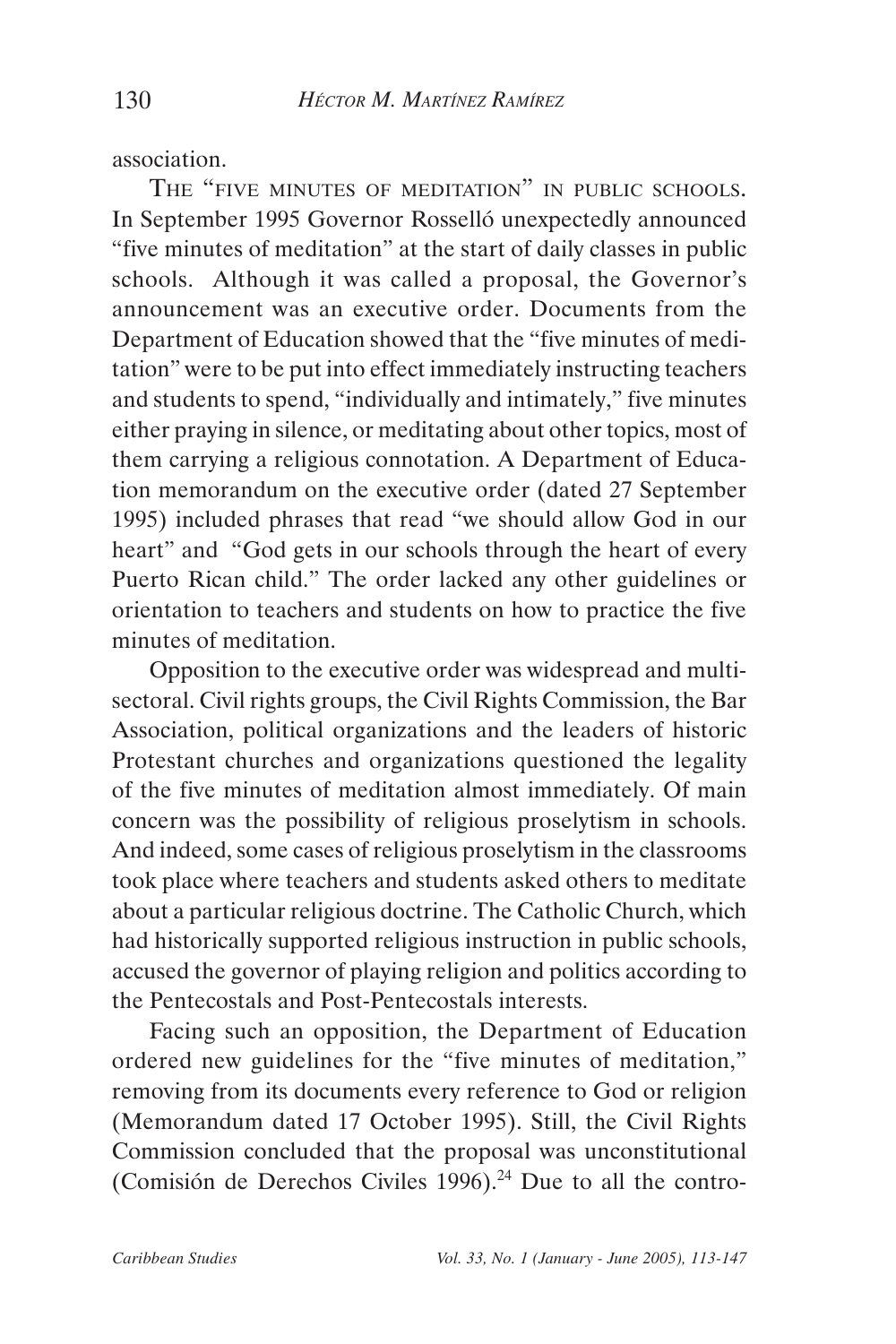versy the Governor's order raised, and the unanswered questions regarding its implementation, month after month fewer teachers and students put the "five minutes of meditation" into practice.

The "five minutes of meditation" proved to be a public policy fiasco. Aides of the Secretary of Education acknowledged that the order "came down directly from La Fortaleza," meaning directly from the Governor without legal evaluation.<sup>25</sup> An advisor to Governor Rosselló that I interviewed claimed that the proposal was the result of both "careful planning" and the Governor's personal consultation to the people on the need to pursue the discussion of values in schools. She refused to tell whether the Governor had discussed it with religious leaders.<sup>26</sup>

All the Evangelical leaders I interviewed denied being consulted by the Governor on the issue. Nonetheless, Reverends Raschke, Torres-Ortega, and Font stated that the Governor himself had told them, either by phone or in person, to expect a "very important announcement" in his weekly radio broadcast.

LAND LOTS FOR ONE DOLLAR. This was the most controversial policy of the Rosselló Administration involving Evangelicals. In his speech at the *Clamor a Dios* gathering in 1996, Governor Rosselló announced he would sign a bill that offered rural land lots to non-profit institutions for the nominal amount of \$1. He said the bill was an item in his program for the "reformation of moral and Christian values." The original bill had been submitted to legislative review six months earlier and offered the land lots or plots *(parcelas)* to churches only. Legislative committees concluded its dispositions violated both the US and the Commonwealth's Constitution for the preference it gave to religious institutions over non-religious ones. To overcome such limitation, the term "non-profit institutions" replaced "churches" in the bill's final version.

The new law allowed the sale of public land lots occupied by non-profits institutions that "provided social, civic, cultural, and sports services in communities" and sponsored programs fostering "ethical, moral, charitable, humanitarian values or programs of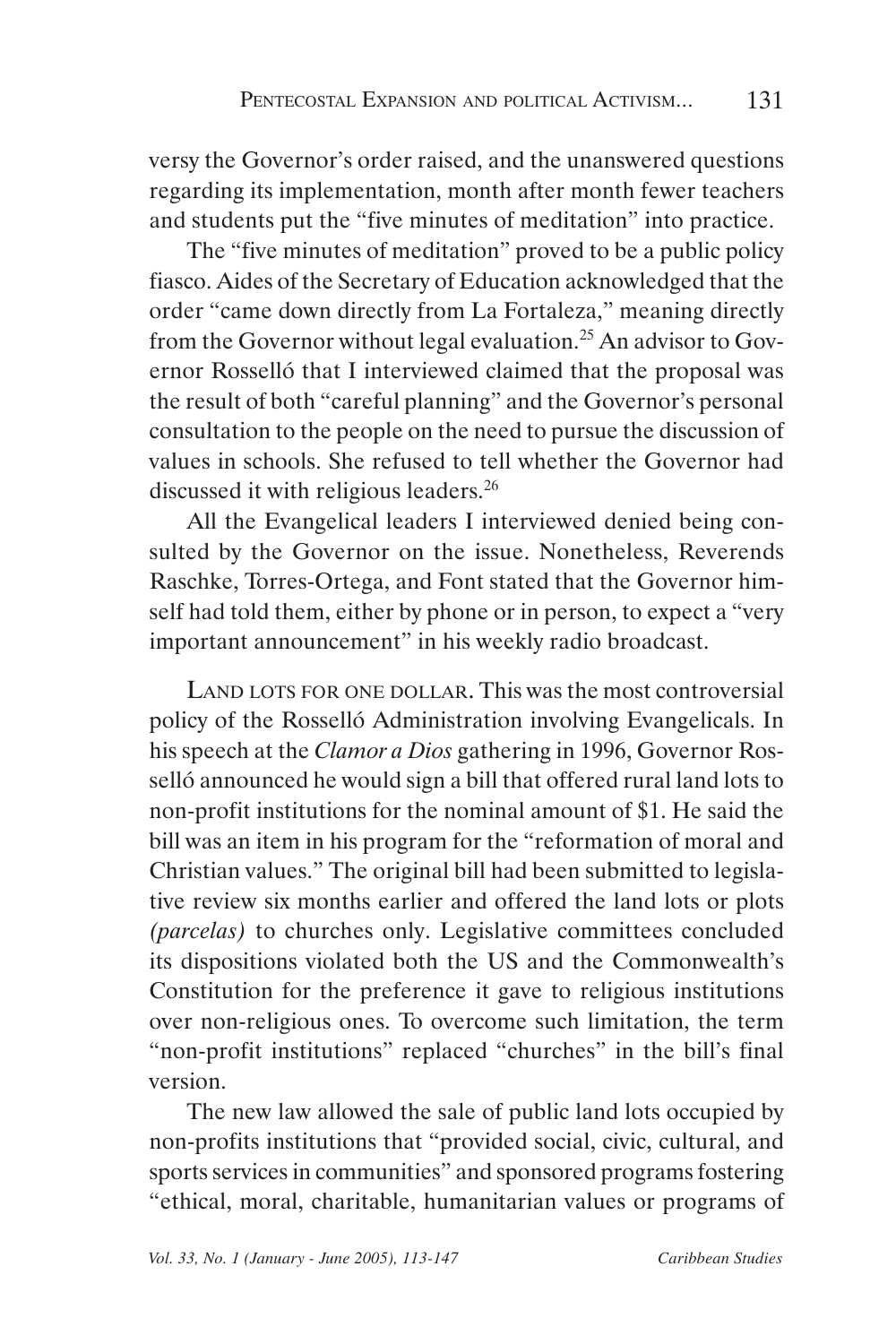rehabilitation and social re-adaptation." Although non-religious organizations obtained benefits from the law, main focus was on churches and church-related institutions. At least 600 of approximately 900 churches or church-related organizations getting benefits from the law were Pentecostal. Historic Protestant churches and church-related organizations were also favored.

The hierarchy of the Catholic Church and some PPD leaders accused Governor Rosselló of acting politically in favor of Evangelicals just weeks before Election Day. The president of the state Supreme Court, who as the other Supreme Court judges is a Catholic, fired up the controversy for stating in public that the bill was unconstitutional for providing state subsidies to churches. Pentecostal and Post-Pentecostal leaders responded that religious and political opposition to the bill was the result of institutionalized Catholic discrimination against Evangelicals. Despite all the controversy, PPD legislators voted in favor of the bill and the constitutionality of the law was never challenged in the courts. The PPD realized that opposing the law just weeks before the election put Evangelical votes at risk even further.

Governor Rosselló signed the bill in a ceremony with the exclusive attendance of the Pentecostal and Post-Pentecostal leadership and to which the Catholic hierarchy was not invited. Such exclusion drove Puerto Rico's major Catholic figure, Cardinal Luis Aponte-Martínez to accuse Governor Rosselló of playing politics according to the interests of Evangelicals. Later that day in a press conference, Governor Rosselló candidly declared he was not chasing Evangelical electoral support because "he and his administration already had it."

As seen, beginning in the 1992 electoral campaign the relationship between Governor Rosselló and most of the leadership of Pentecostal and Post-Pentecostal churches was of mutual benefit. In exchange for political support, Rosselló increased the influence of Pentecostal and Post-Pentecostal leaders in policy-making and implemented policies that benefited those churches and related groups overtly. Both sides sought to maintain this relationship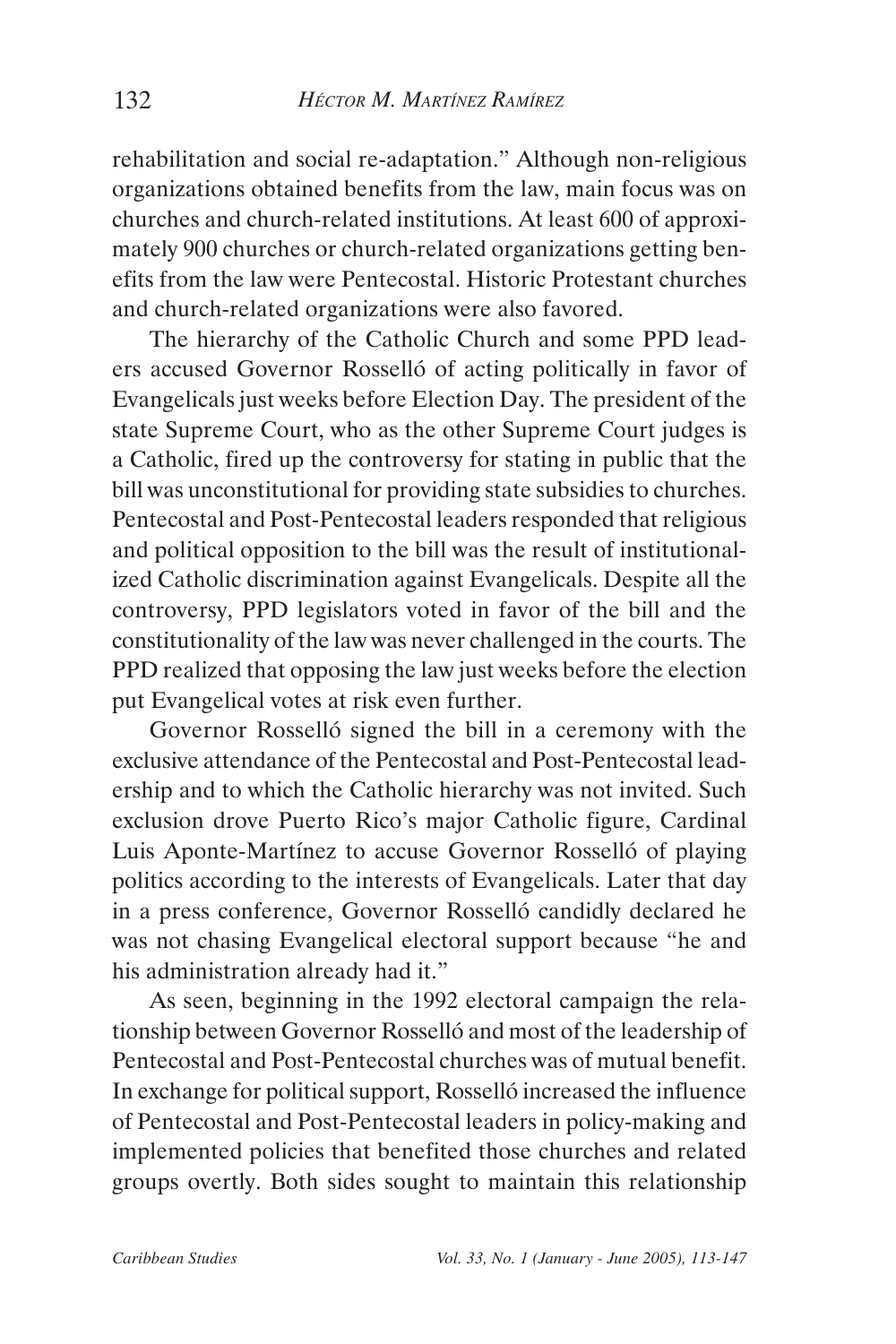during the 1996 electoral campaign.

### **The 1996 Electoral Campaign**

The participation of religious leaders during the 1996 electoral campaign was meaningful and controversial. In like manner, the campaign showed as a distinctive feature an unprecedented fusion of political and religious discourse.

Pentecostal leaders with no previous involvement in political issues became identified with Governor Rosselló's reelection campaign. For example, three weeks before the election the internationally known Evangelist Yiye Ávila appeared in a PNPsponsored TV program endorsing governmental social policies and declaring Pedro Rosselló the governor "elected by the people and placed in power by God." The program covered the whole religious spectrum by featuring José Basols, a well-known Spanish Catholic priest and the director of an important Catholic school in the city of Ponce. He declared his support to governmental educational policies and argued that their continuity depended on the Governor's reelection. Governor Rosselló also appeared making numerous references to God and linking his governmental policies to a "plan of God." So he did during the televised debates between the candidates to governor.

The TV program became a campaign issue in itself and attracted the attention of the people regardless of their religious denomination or party affiliation. Facing criticism, both Evangelist Ávila and Father Basols claimed that their comments were not a political endorsement to the Governor and requested the cancellation of the program. Despite their petition, the program was broadcast until the very last days of the electoral campaign and was a significant force of publicity behind Rosselló's reelection.

The 1996 electoral campaign also showed candidates of all political parties, the overwhelming majority of them Catholic, attending services at Pentecostal and Post-Pentecostal churches. Candidates also participated in religious radio and TV programs frequently to explain how their individual projects and party plat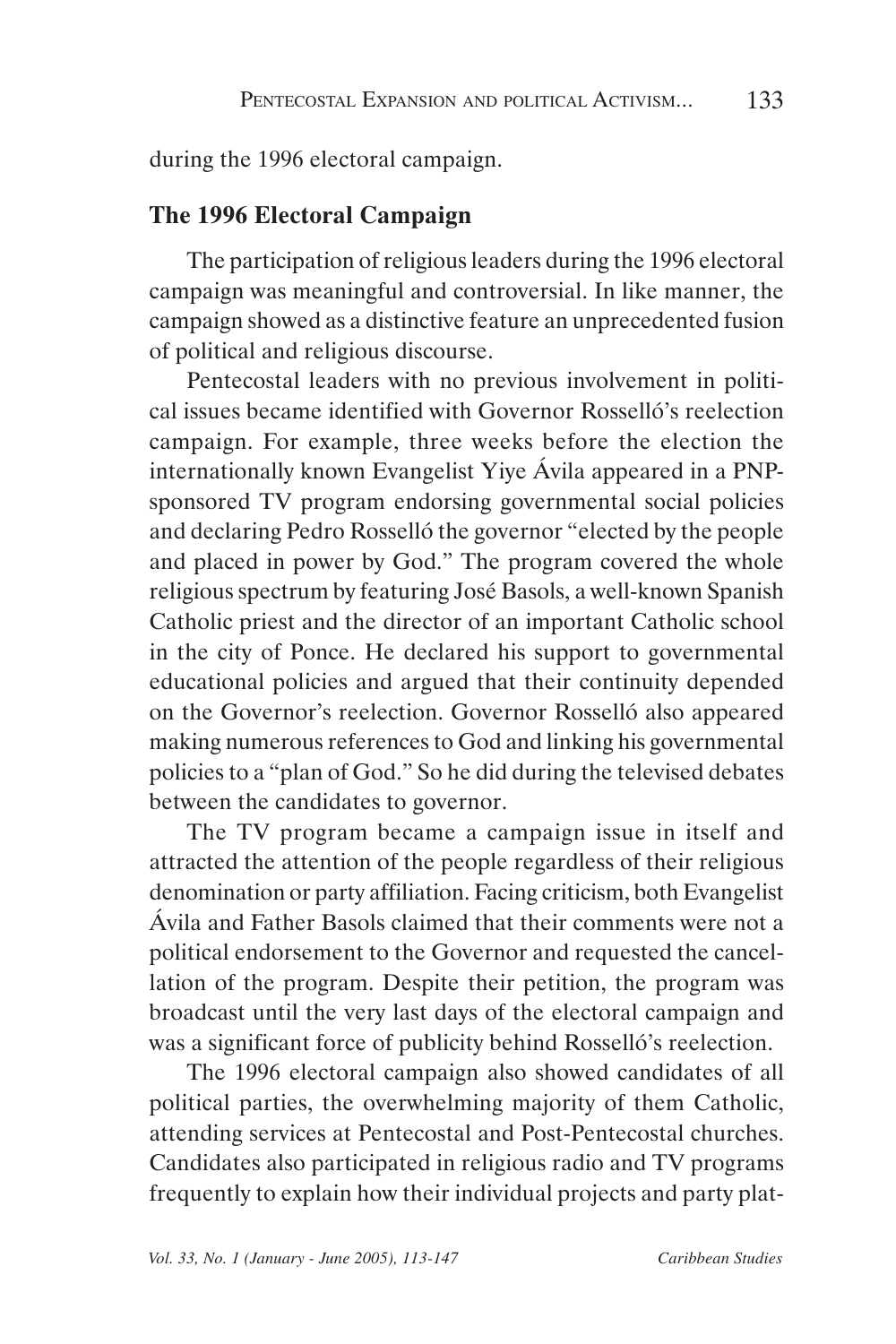forms took Evangelicals into account.27 Religious media became a forum for political debate. Like many other candidates, Governor Rosselló and his wife visited the main FAV temple. There, a guest African preacher blessed the couple and assured the Governor's reelection according to God's will. The FAV TV network aired the tape of the ceremony several times while the PNP converted the video into a campaign advertisement.

The day of the inauguration of his second term as governor, Pedro Rosselló and his family attended private Catholic mass at La Fortaleza. Unlike previous inauguration public ceremonies characterized by the notable participation of leaders of the Catholic Church, this time Governor Rosselló chose Reverend Jorge Raschke to deliver the "Invocation" and a speech on behalf of the country's religious groups. Again, the Governor's inaugural speech was full of religious connotations and references to God beyond what is considered the normal use in such events of state.

#### **Rosselló's Second Administration**

The relationship between Governor Rosselló and the Pentecostal and Post-Pentecostal leadership was not as overt and harmonious during his controversial second administration. Pentecostal leaders led by Reverend Jorge Raschke joined critics of Governor Rosselló's policy of privatization. Likewise, they opposed the Governor's decision of holding a non-binding referendum on Puerto Rico's political status, originally scheduled for November 1998, less than two months after the islandwide disaster caused by Hurricane Georges.28 Governor Rosselló and the PNP neglected the opposition to the referendum from numerous social, political, and religious sectors and scheduled it for mid-December. He was confident the statehood alternative would win the referendum in order to impel Congress to act upon the political status issues and hold a "Statehood: YES or NO" vote. However, the statehood alternative was defeated.<sup>29</sup> By then, religious concepts and references had banished from the Governor's political messages and public appearances.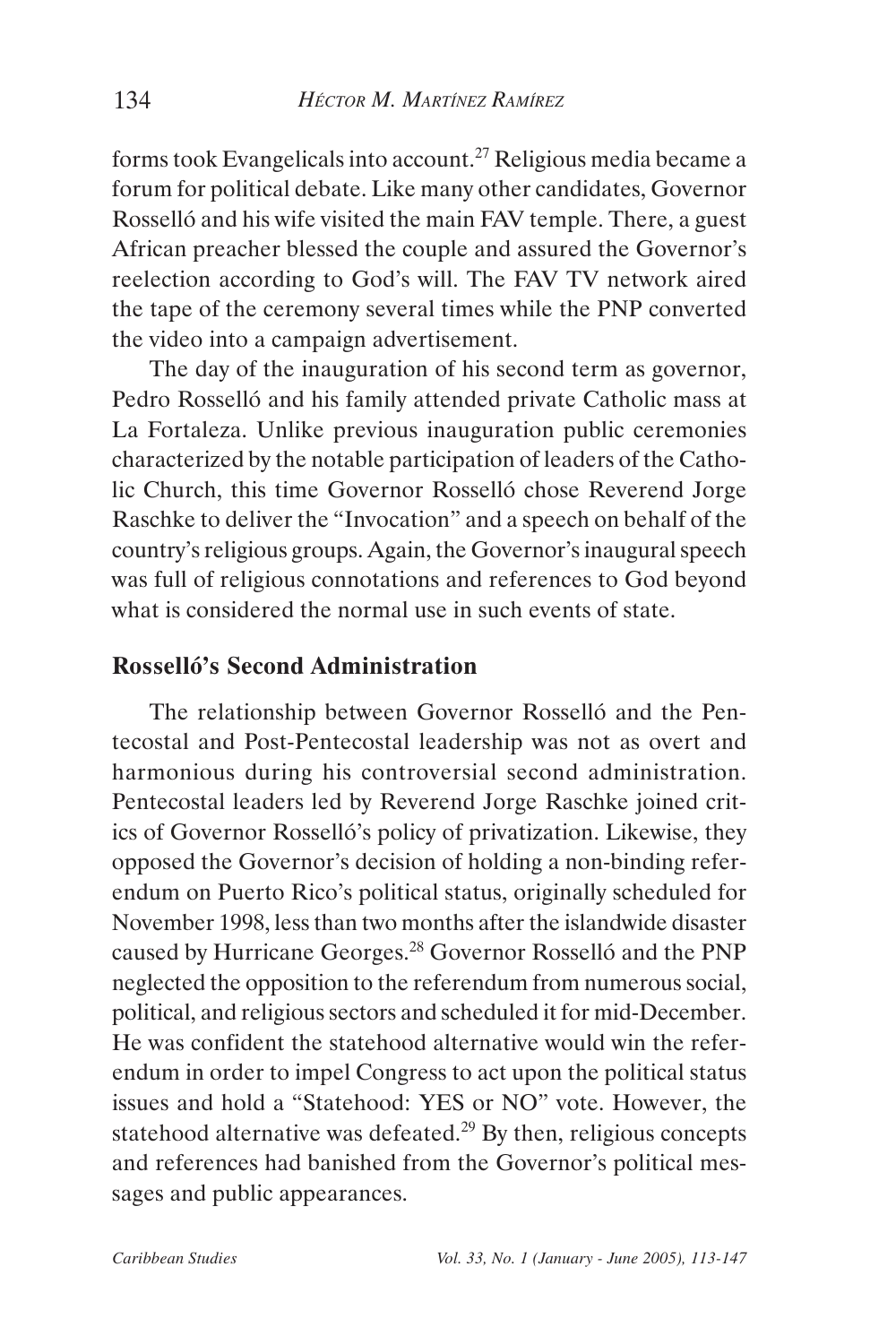Months later Catholics as well as Evangelicals joined forces to oppose the governmental proposal to distribute birth control devices among public schools students. Pentecostals and Post-Pentecostals criticized the Governor and his administration as never before, accusing him of rejecting what they called nonnegotiable Christian values and moral principles by encouraging free sex among children and adolescents. This issue was raised in the middle of further criticism to a governmental administration plagued by mistaken decisions, the implementation of controversial public policies and above all, corruption scandals. The public debate on contraceptives and corruption issues brought to an end the alliance between Governor Rosselló and the Pentecostal and Post-Pentecostal leadership.30 During the months to come this leadership avoided self-identification with elements within the PNP and adopted a position of "neutrality" during the 2000 electoral campaign.

The current leadership of the ruling PPD avoided controversy with Evangelicals during the electoral campaign and afterwards. Still, some Evangelical leaders got involved in more recent controversies like Vieques and the revision of Puerto Rico's juridical codes. Regarding Vieques, the Pentecostal and Post-Pentecostal leadership remained divided. As expected, Jorge Raschke and Rodolfo Font voiced their tacit support to the US Navy bombing of Vieques, a small island offshore the eastern coast of Puerto Rico. A group of ministers and pastors, including some from churches established in the US, expressed their solidarity and support to the Vieques cause. Others simply remained silent. The US Navy finally withdrew from Vieques in May 2003, for the tranquility and safeness of its civilian population.

Beginning in 2002, Pentecostal and Post-Pentecostal leaders built a block to oppose the decriminalization of homosexuality resulting from the proposed revision of Puerto Rico's juridical codes. Such a unity among Pentecostal and Post-Pentecostal leaders was not seen since 1998. In addition to lobby the Puerto Rican legislature, these leaders threatened publicly to organize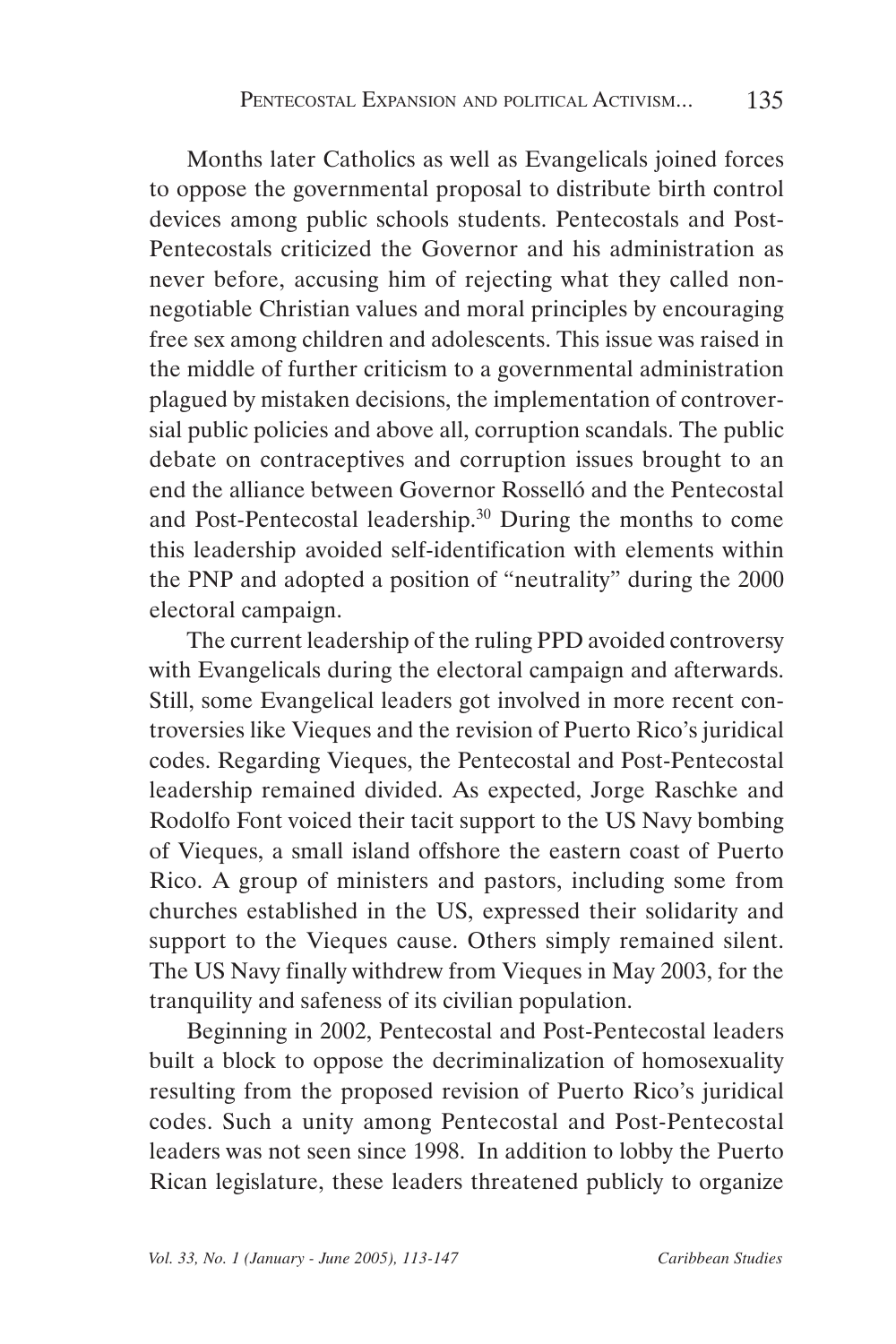and mobilize Evangelicals politically against governmental elected functionaries and legislators favoring striking down the state's sodomy statutes. However, the heated debate on the issue and its potential political consequences came to a sudden end in June 2003 when the US Supreme Court declared sodomy laws unconstitutional.

In order to fill the vacuum of political clout left after the breakdown of its alliance with the PNP and this party's defeat in the 2000 election, some Pentecostal and Post-Pentecostal leaders have debated supporting Evangelicals as independent candidates to the state legislature in the 2004 election. In like manner, they have encouraged Evangelicals to run as candidates to elective positions at the municipal, district and state level.

At this moment such an idea appears doomed to fail. In fact, a similar effort did fail when a group called Evangelical Political Action *(Acción Política Evangélica-APE)* was organized on the same grounds before the 1992 election. APE tried to recruit Evangelical voters and obtain Evangelical electoral support from electors of all political parties by running a sole candidate to the state Senate, to the state House of Representatives and to the position of Resident Commissioner, the sole representative of the Commonwealth in Congress. APE had no candidate for governor, therefore an elector could vote for the APE candidates, all of which had previous political experience, and still support the political party of his/her preference. Nonetheless, APE was a big disappointment. Evangelical councils, churches and organizations from all denominations rejected the creation of the slate, did not allow APE to address their congregations, and refused to support its candidates.31

Among all the Evangelical leaders I interviewed only Jorge Raschke agreed to speak about APE. He stated that 1992 was not the "right moment for organizing APE" given that Evangelicals had "a real opportunity" to advance their religious and social position with the Pedro Rosselló's election.<sup>32</sup> Regardless of the APE leadership political experience, apparently Pentecostal and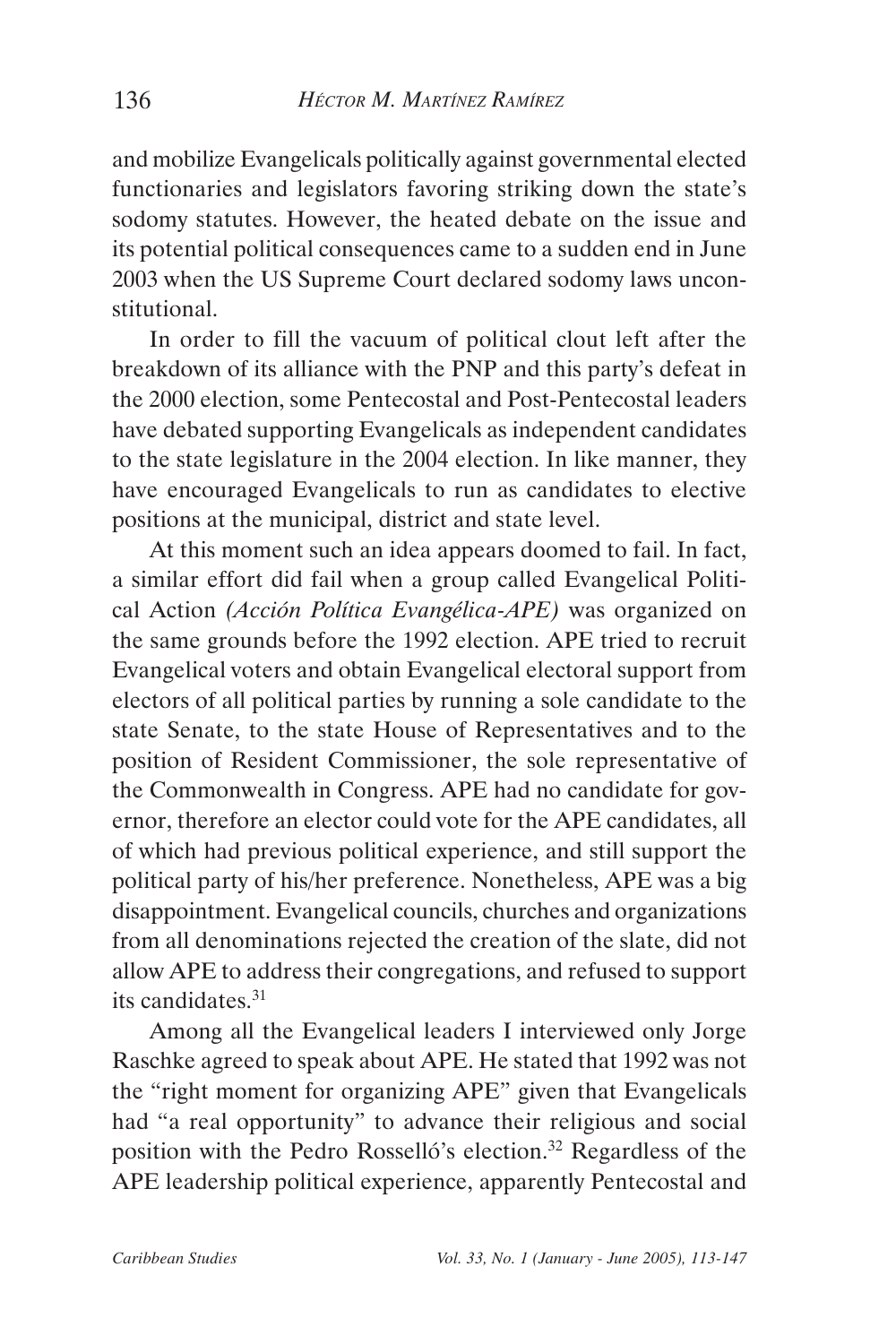Post-Pentecostal leaders stayed away from them because Pedro Rosselló and the PNP offered greater possibilities of exerting social and political influence at the highest level.

The PAC and the APE experiences unveil a characteristic element of Puerto Rico's political culture and history. Puerto Rican Catholics and Evangelicals know where to draw the line by rejecting candidates running on a religious-based platform. The participation of religious actors in political issues and debates seems to be accepted, but religious actors trying to run as political candidates are not, even when the candidate is "one of their own."

# **Conclusion**

This article has provided an analysis of the origins and evolution of Puerto Rican Pentecostalism and Post-Pentecostalism and assessed its religious, social, and political influence. Research shows that traditional Pentecostalism has continued to grow islandwide, satisfying the spiritual needs of people of all socioeconomic levels whereas the theology of prosperity has made of Post-Pentecostalism an attractive alternative within Evangelicalism. Pentecostalism and Post-Pentecostalism have been capable of exerting influence upon the country's social and political institutions thanks to the pragmatism of its leadership, the widespread use of communication resources, and the improvement of the educational and economic status of its members. Such an influence should not be overlooked or underestimated in order to draw an accurate picture of the different forces converging in the Puerto Rican religious and political landscape.

Unlike traditional fundamentalists in the United States, Puerto Rican Pentecostals are neither apolitical nor are alienated from political processes. Puerto Rican Pentecostals have consistently participated in party politics and related processes. Since the late 1930s Evangelical leaders backed up the PPD for over four decades. However, policies proposed or implemented by the PPD government between 1988 and 1992 undermined this relationship.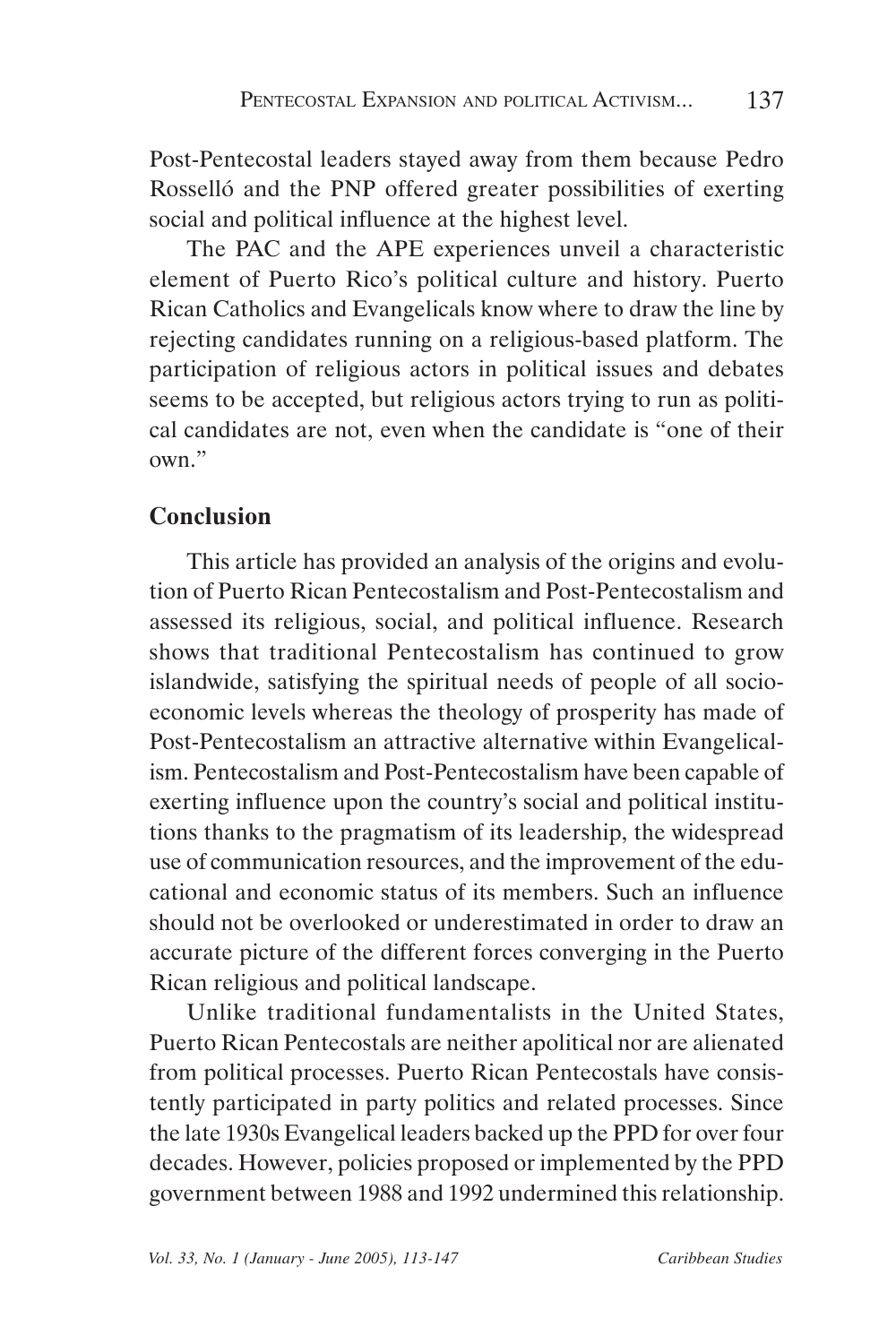The charismatic leadership of Pentecostal and Post-Pentecostal churches considered those policies an attack to Evangelicals. In retaliation, they decided to seek an alliance with the leadership of the PNP. Their support was a factor in the victory of the PNP in the 1992 and 1996 elections and increased the Pentecostal and Post-Pentecostal influence upon policy-making. Pentecostals and Post-Pentecostals thus expanded the means and scopes of their political participation beyond the traditional participation in elections. Their political activism suggests that these religious leaders and groups have the potential to legitimate or question social and political arrangements, institutions and processes.

One big issue is whether in addition of having supported Governor Rosselló and the pro-statehood PNP in the aforementioned elections, Pentecostals and Post-Pentecostals adherents will increasingly tend to support statehood as a political status option. This does not seem to be the case in the foreseeable future. The PNP electoral defeat in the 2000 election and the subsequent findings of corruption and moral scandals in the Rosselló administration minimizes that possibility even further. Since, Pentecostal leaders have maintained distance from the PNP. This was still the case throughout 2003, despite Rosselló's decision to run again for Governor in the forthcoming 2004 election. On the other hand, the statehood option has never obtained the majority of votes in referendums, being defeated twice in the 1990s after PNP victories in elections. Survey and election results confirm that support for Governor Rosselló was much bigger than support to the statehood option that he and his party represented. This is particularly correct for Pentecostals who showed a clear preference for Pedro Rosselló as a political candidate and for the PNP, but also expressed their preference for the Commonwealth over statehood as a political status option.<sup>33</sup>

Pentecostals and Post-Pentecostals might remain suspicious of a PPD driven by a Catholic leadership and the party's interest in pursuing changes to the Commonwealth. Pentecostal and Post-Pentecostal support for statehood might increase only if a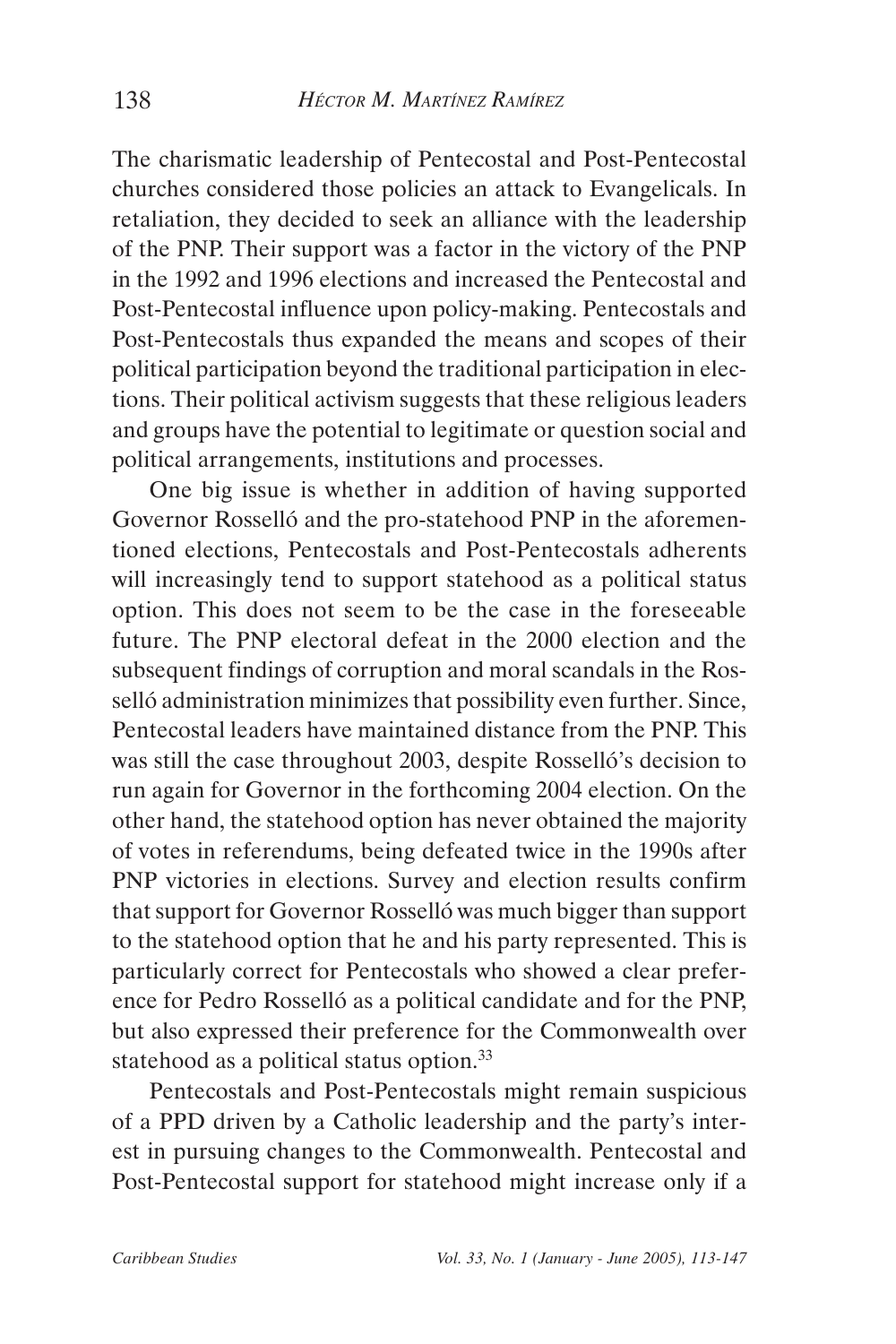reformed PNP and religious activists like Reverend Jorge Raschke convince voters that proposals for an enhanced Commonwealth will place it closer to independence than the current Commonwealth to statehood. If Pentecostals and Post-Pentecostals, both leaders and members, believe that such political change will curtail their social and political achievements and will place them in a position of subordination *vis-à-vis* Catholicism they might get organized and mobilized to oppose it. Only under these particular circumstances Pentecostal and Post-Pentecostal might see statehood as the only political status that guarantees the security and welfare of Evangelicals in general. In the meantime they will see the current Commonwealth as a satisfactory social, political and economic arrangement. The fear of a Catholic take over in an independent Puerto Rico is still deeply inserted in the mind of many Puerto Rican Evangelicals, even when it is not likely to occur.

### **References**

- Adams, Anna. 1997. "Brincando el charco/Jumping the Puddle." In *Power, Politics, and Pentecostals in Latin America*, edited by Edward Cleary and Hannah Stewart Gambino. Boulder: Westview Press.
- Agosto, Nélida. 1996. *Religión y cambio social en Puerto Rico (1898- 1940)*. Río Piedras, PR: Ediciones Huracán.
- Anderson, Robert W. 1973. "Puerto Rican Politics: at the Crossroads or in a Rut." *Caribbean Studies* 13 (2): 5-18.
- Berryman, Phillip. 1996. *Religion in the Megacity*. Maryknoll, NY: Orbis Books.
- Brouwer, Steve, Paul Gilford, and Susan D. Rose. 1996. *Exporting the American Gospel.* New York: Routledge.
- Cleary, Edward and Hannah Stewart-Gambino, eds. 1997. *Power, Politics, and Pentecostals in Latin America*. Boulder: Westview Press.
- Comisión de Derechos Civiles. 1996. "Informe de la Comisión de Derechos Civiles sobre los cinco minutos de reflexión" (mayo 1996). San Juan: Comisión de Derechos Civiles.
- Comisión Estatal de Elecciones de Puerto Rico. 2002. "Election Results" (http://www.ceepur.org).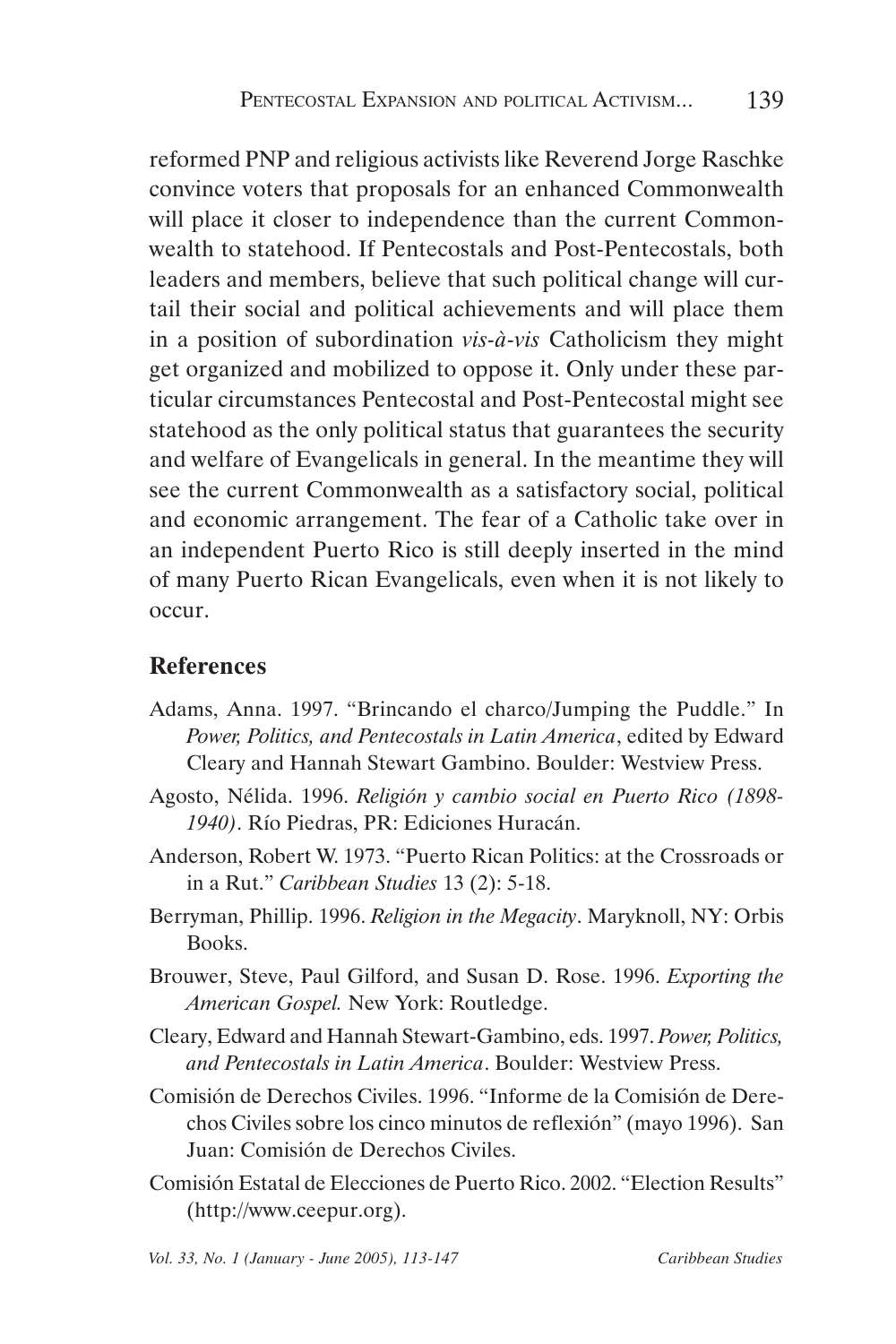- Custer, Watson Stanley. 1965. "A Decade of Church-State Relations in Puerto Rico 1952-1962." Ph.D. Dissertation, Temple University.
- Dávila, María R. Interview, July 1996.
- Díaz-Alonso, María M. 1972. "An Approach to Church-State Relations in Puerto Rico." Ph.D. Dissertation, Catholic University of America.
- Díaz-Stevens, Ana María. 1993. *Oxcart Catholicism in Fifth Avenue.* Notre Dame: University of Notre Dame Press.
- Finke, Roger. 1997. "Illusion of Shifting Demand: Supply-Side Interpretations of American Religious History." In *Retelling U.S. Religious History*, edited by Thomas A. Tweed. Berkeley: University of California Press.
- Font, Rodolfo. Interview, August 1996.
- Garrard-Burnett, Virginia and David Stoll (eds.). 1993. *Rethinking Protestantism in Latin America.* Philadelphia: Temple University Press.
- Green, John C. 2000. "Religion and Politics in the 1990s: Confrontations and Coalitions." In *Religion and American Politics: The 2000 Election Context*, edited by Mark Silk. Hartford: Center for the Study of Religion in Public Life.
- Jelen, Ted Gerald and ClydeWilcox. 2002. *Religion and Politics in Comparative Perspective.* Cambridge, UK: Cambridge University Press.
- LaRuffa, Anthony. 1980. "Pentecostalism in Puerto Rican Society." In *Perspectives on Pentecostalism: Case Studies from the Caribbean and Latin America*, edited by Stephen D. Glazier. Lanham, MD: University Press of America.
- Levine, Daniel H. 1995. "Protestants and Catholics in Latin America: A FamilyPortrait." In *Fundamentalism Comprehended*, edited by Martin E. Martin and R. Scott Appleby. Chicago: University of Chicago Press.
- Lienesch, Michael.1994. *Redeeming America.* Chapel Hill: University of North Carolina.
- Mariz, Cecilia L. 1994. *Coping with Poverty: Pentecostals and Christian Base Communities in Brazil.* Philadelphia: Temple University Press.
- Martin, David. 1990. *Tongues of Fire: The Explosion of Protestantism in Latin America.* Oxford, UK: Blackwell Publishers.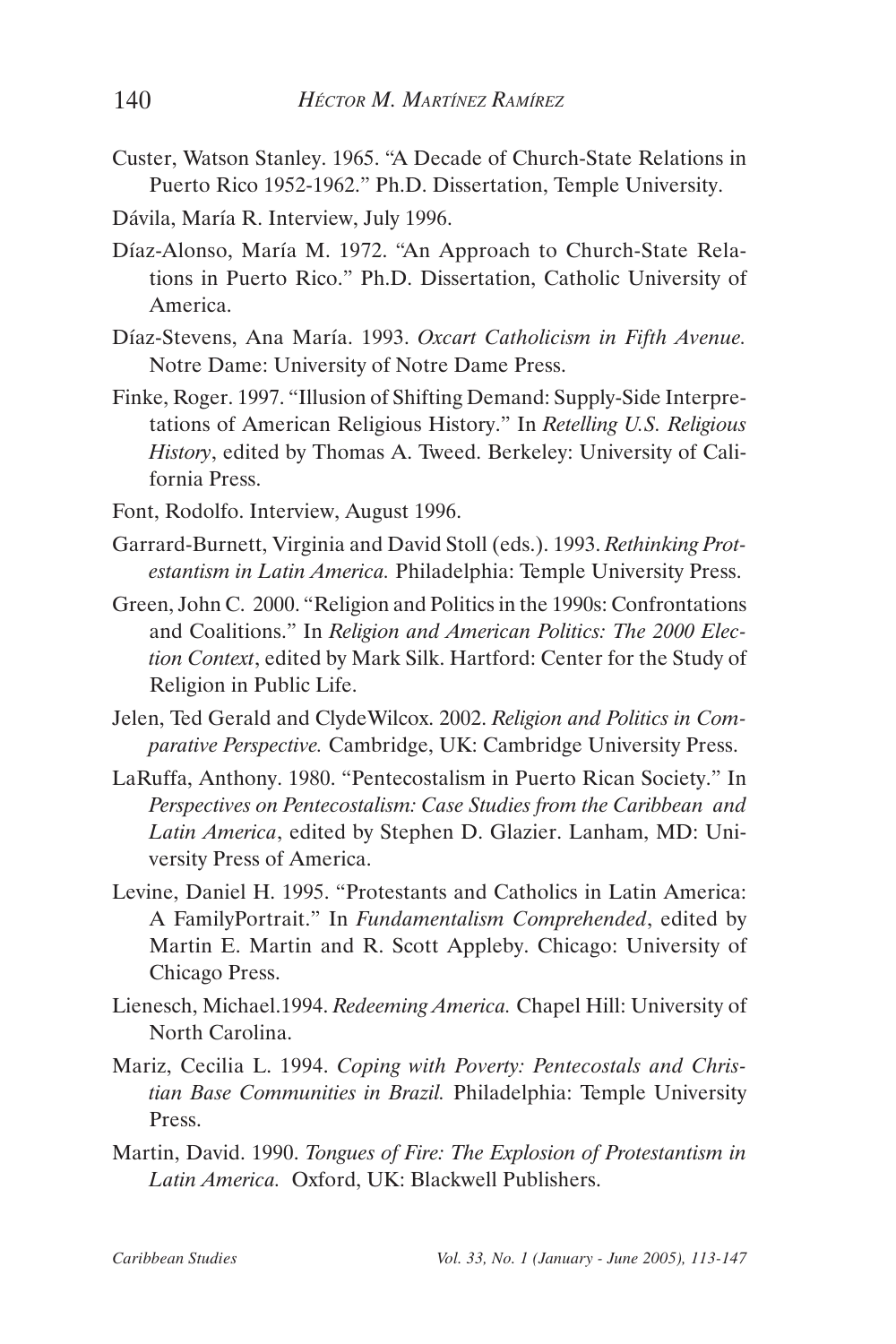- . 2001. *Pentecostalism: The World Their Parish*. Oxford, UK: Blackwell Publishers.
- Mintz, Sidney. 1960. *Worker in the Cane: A Puerto Rican Life Story*. New Haven: Yale University Press.
- Moore, Donald T. 1969. *Puerto Rico para Cristo: A History of the Progress of the Evangelical Missions on the Island of Puerto Rico*. Cuernavaca, Mexico: Sondeos.
- Ortiz, Pedro. Interviews, July and August 1996.
- Pantojas-García, Emilio. 1974. "La iglesia protestante y la americanización de Puerto Rico." *Revista de Ciencias Sociales* 18 (2): 97-122
- Pérez-Torres, Rubén.1995. "Hacia un estudio crítico del Pentecostalismo Clásico en Puerto Rico: Aportaciones y limitaciones." Paper presented at the Encuentro de historia y sociología del Protestantismo, San Juan, PR, April 1995.
- Raschke, Jorge. Interview, November 1996.
- Rivera-Rentas, Héctor. Phone Interview, January 1997.
- Rodríguez, Myriam. Interview, July 1996.
- Rodríguez, Víctor. Interview, October 1996.
- Rodríguez-Carmona, Antonio. Interview, September 1996.
- Rosa-Ramos, Moisés. Interviews, June and October 1996.
- Salgado, Luis F. Interview, October 1996.
- Serrano-Geyls, Raúl. 1996. "Memorandum a la Comisión de Derechos Civiles de Puerto Rico," February 7, 1996.
- Silva-Gotay, Samuel. 1970. "La iglesia ante la pobreza: el caso de las iglesias protestantes históricas." *Revista de Administración Pública*  4 (2): 199-228.

. 1985a. "La iglesia católica en el proceso político de americanización de Puerto Rico 1898-1930." *Revista de Historia* 1 (2): 168-187.

. 1985b. "*Social History of the Churches in Puerto Rico: Preliminary Notes 1509-1980."* In *Toward a History of the Churches in the Third World*, edited by Lukas Vischer. Geneva: EATWT.

. 1986. "La religión y la cultura política puertorriqueña." *Homines* 6 (2): 130-148.

. 1995. "Partido Acción Cristiana: trasfondo histórico y significado sociológico del primer partido político católico en Puerto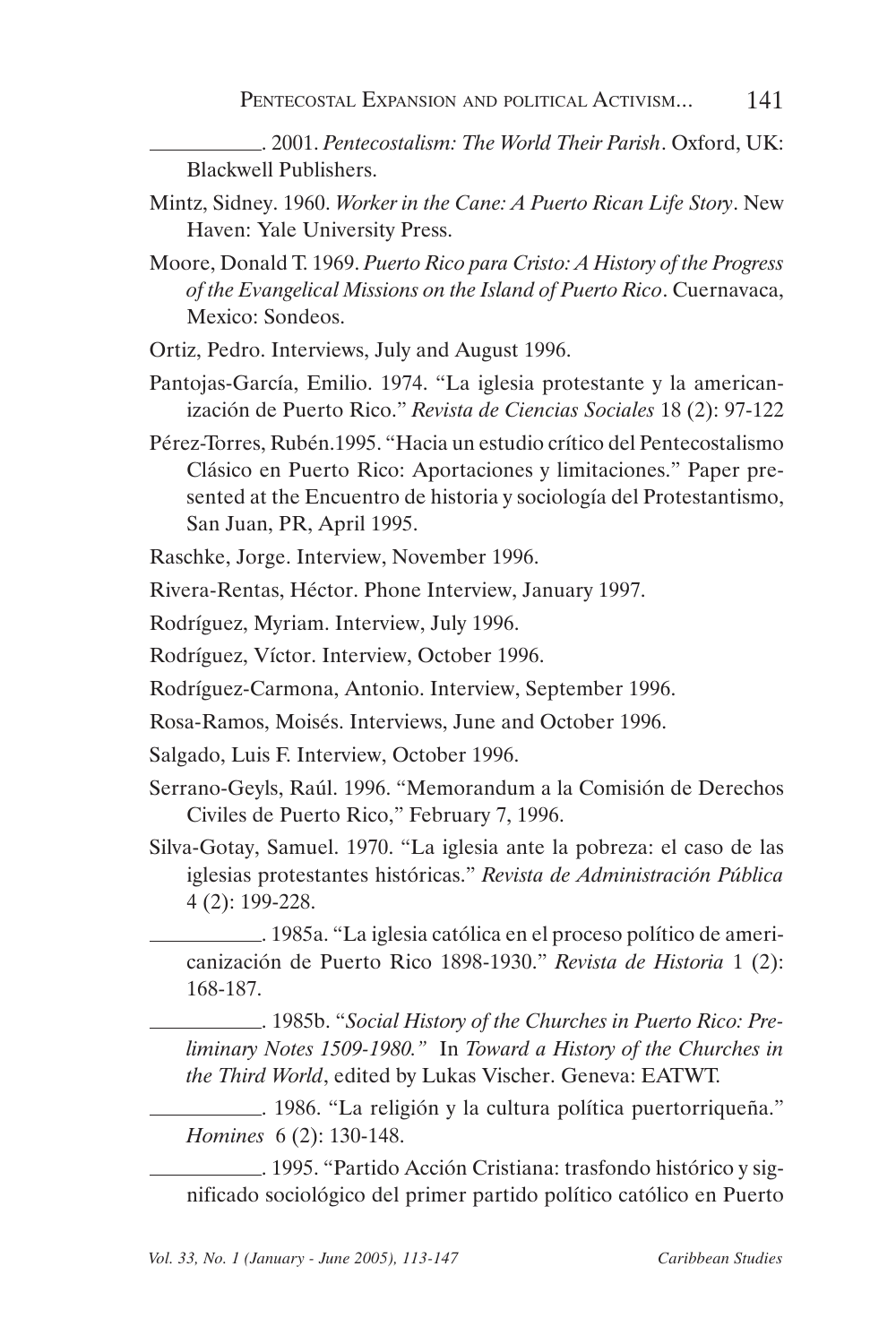Rico." Paper of the Proyecto de historia y sociología de la religión en el Caribe.

. 1997. *Protestantismo y política en Puerto Rico 1898-1930*. San Juan: Editorial Universidad of Puerto Rico.

- Sipierski, Paulo. 1996. "Some Implications of the Recent Trend of Religious Changes in Brazil." Working Paper, Kellogg Institute Notre Dame University.
- Smith, Brian H. 1998. *Religion and Politics in Latin America: Pentecostal vs Catholic.* Notre Dame: Notre Dame University Press.
- Stewart-Gambino, Hannah and Everett Wilson.1998. "Latin American Pentecostals: Old Stereotypes and New Challenges." In *Power, Politics, and Pentecostals in Latin America,* edited by Edward Cleary and Hannah Stewart Gambino. Boulder: Westview Press.

Torres-Ortega, Rafael. Interview, August 1996.

- Wilcox, Clyde. 1996. *Onward Christian Soldiers: The Religious Right in American Politics.* Boulder: Westview Press.
- Wilson, Everett. 1997. "Guatemalan Pentecostals: Something of their Own." In *Power, Politics, and Pentecostals in Latin America*, edited by Edward Cleary and Hannah Stewart Gambino. Boulder: Westview Press.
- Zayas-Micheli, Luis O. 1990. *Catolicismo popular en Puerto Rico: una explicación sociológica.* San Juan: Editorial Raíces.

#### **Notes**

- <sup>1</sup> The author would like to thank Emilio Pantojas, Antonio Vázquez, Giselle Lombardi, and two *Caribbean Studies* anonymous reviewers for their comments and suggestions.
- 2 Estimates of religious affiliation in Puerto Rico are uncertain. Around 75% of the population identify itself as Catholic, but only a fraction attends religious services regularly. Estimates of Protestants range between 20% and 35% of the total population of which the overwhelming majority are Pentecostals.
- <sup>3</sup> No one has explained the significance of the political status issue better than Robert W. Anderson: "it is the status-identity of Puerto Rico with regard to the United States which provides the ultimate framework for the posing of all other problems. The so-called "status problem" provides the moral context within which all meaningful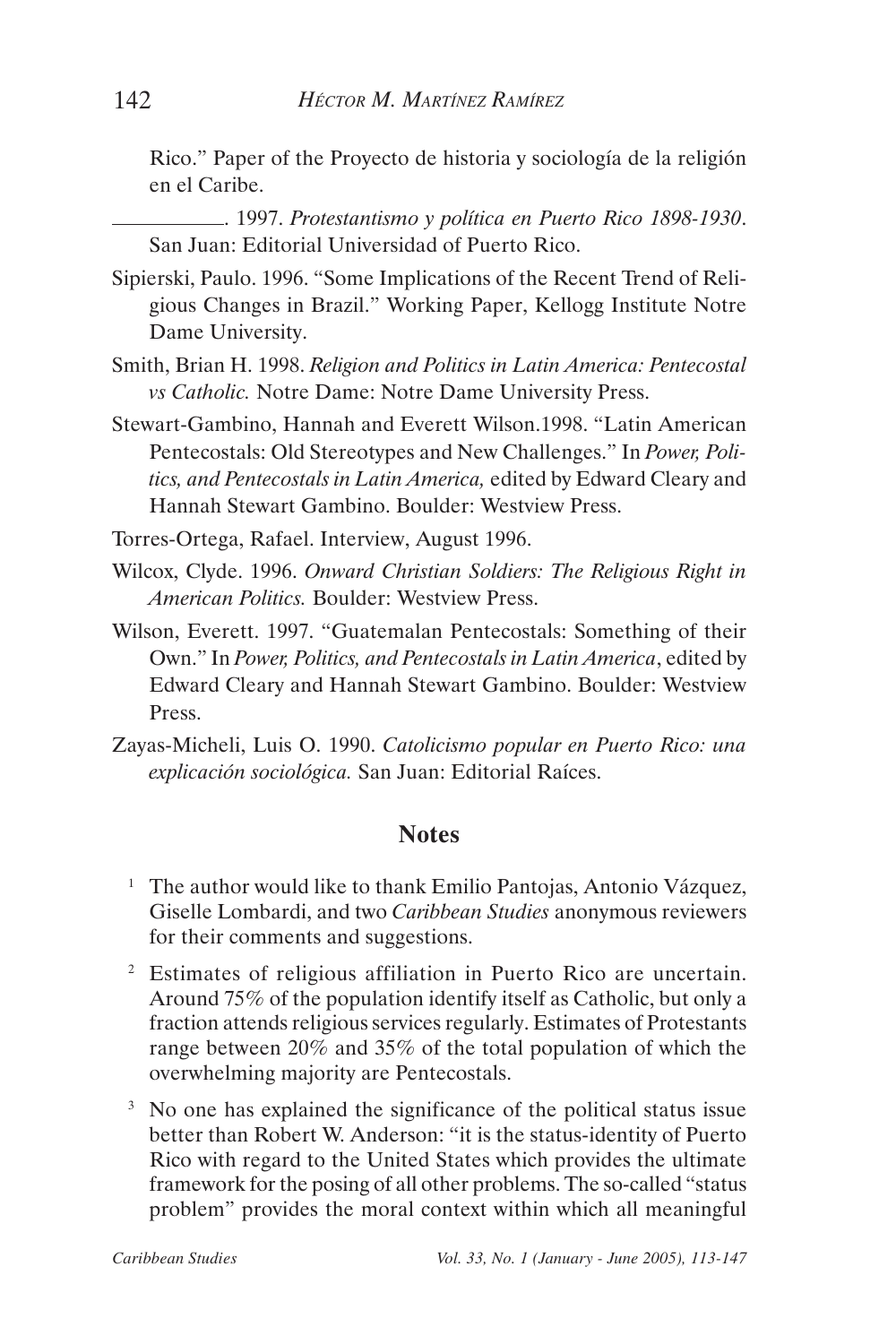issues in Puerto Rico are expressed" (Anderson 1973:17). Religious political activism is one of those meaningful issues. Puerto Rican political parties are status-oriented. The party system scheme according to political status looks as follows: the Popular Democratic Party *(Partido Popular Democrático-PPD)* is the defender of the current status, the Commonwealth. The New Progressive Party *(Partido Nuevo Progresista-PNP)* advocates annexation to the United States and statehood while the Puerto Rican Independence Party *(Partido Independentista Puertorriqueño-PIP)* is the pro-independence electoral organization.

- The creation of the PAC led to a controversial debate that extended for over five years on the issue of church and state. The PAC stood for religious instruction in public schools, for state economic support to private schools and against governmental approval of birth control programs (Custer 1965; Díaz-Alonso 1972; Silva-Gotay 1995).
- <sup>5</sup> Juan Lugo was the missionary that brought Pentecostalism to Puerto Rico. He was a member of the US Assemblies of God, but in 1922 Lugo incorporated 15 churches and founded "The Pentecostal Church of God" *(Iglesia de Dios Pentecostal)*. Nowadays this is the largest Puerto Rican Pentecostal Church. Adams (1997) erroneously reports that the Iglesia de Dios Pentecostal is still associated to the US Assemblies of God.
- 6 LaRuffa also noted: "Although beginning as a religion of the poor and oppressed… Pentecostalism adjusted itself to more affluent conditions. Some Pentecostal churches in Puerto Rico, for example, have a constituency that is part professional and fits into the middle and upper sectors of the population" (1980:60).
- 7 As Sipierski (1996) argued Post-Pentecostalism is a better term to depict the phenomenon also called Neo-Pentecostalism. The latter is very common in the literature, but it is used to depict different phenomena like churches and groups that emerged from charismatic renewals, urban churches, so called modern Pentecostals, churches of recent formation, as well as those churches that put emphasis in the theology of prosperity. This conceptual diversity is found, for example, in Berryman (1996:169); Wilson (1997:145-147); Sipierski (1996:7); Brouwer, Gilford, and Rose (1996: 6-7, 266-267, and chapter 4 on Guatemala).
- <sup>8</sup> Rodolfo Font argues emphatically that his church is not Pentecostal, Neo-Pentecostal, or charismatic and should not be considered an expansionary variation of traditional Pentecostalism. FAV pastors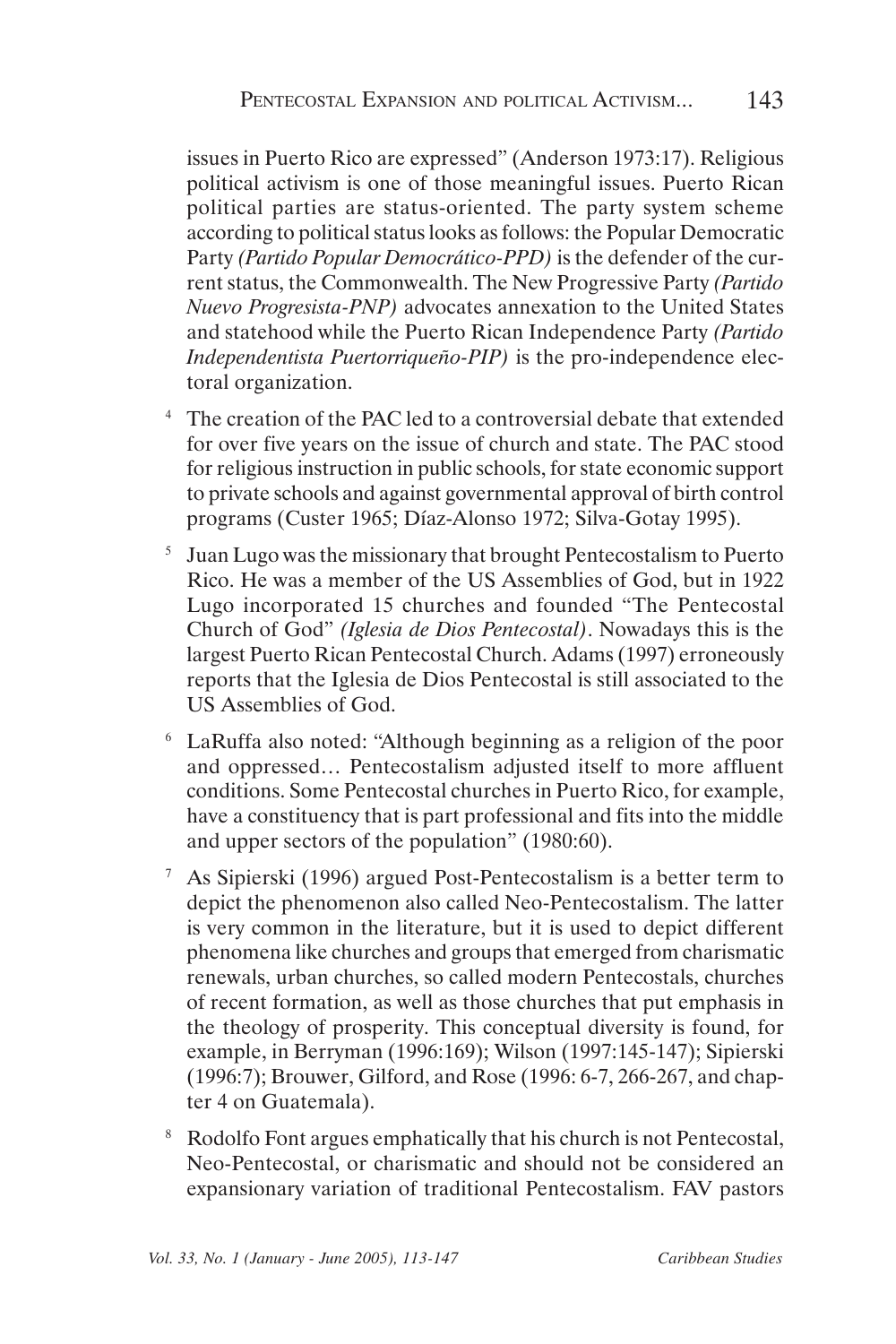are harsh critics of traditional Pentecostalism and their interpretations of Christ's Second Coming. FAV rejects the idea of the end of the world and the very idea of the Second Coming by arguing that we are already living the kingdom of God. Personal salvation is not the main concern for post-millenarian Christians like FAV adherents, who practically assume salvation has been already granted. Consequently, individual and world improvement is desirable and justified, both economically and politically speaking. Despite his claims of neutrality, the political discourse of Rodolfo Font and FAV is clearly partial to the PNP and the project of statehood. I interviewed Rodolfo Font in August 1996. Since, every request for an interview with FAV pastors has been unsuccessful.

- This is the case of Evangelist Jorge Raschke, leaders of the Pentecostal Church of God, and Pérez-Torres, a Pentecostal himself. The issue is also a topic of discussion in Pentecostal radio and TV programs.
- 10 As in most of Latin America, Evangelical is an umbrella term for all Protestants and Pentecostals. These leaders were Moisés Rosa, Executive Secretary of the Evangelical Council of Puerto Rico, Jaime Rivera-Solero, Regional Secretary of the Latin American Council of Churches *(Concilio Latinoamericano de Iglesias-CLAI),*  Rafael Torres-Ortega, Minister and leader of the Church Defenders of the Faith, and Pentecostal attorney and former political candidate Luis Salgado. The PPD had notable Evangelical leaders and collaborators, including Hipólito Marcano, Enrique Rodríguez and Reverend José Lebrón-Velázquez.
- <sup>11</sup> The exception is the very few studies that focus specifically on the PAC. See note number 4 above.
- $12$  An exception took place for the visit to Puerto Rico of Evangelist Luis Palau in 1984. Perhaps, the most significant collaboration between Pentecostals and historic Protestant churches took place for the March 1995 visit and campaign of Evangelist Billy Graham. The biblical justification for Pentecostal rejection of ecumenism and interdenominational work with Catholics is found in II Corinthians 6:14-18.
- <sup>13</sup> Ironically, the PAC joined Catholics at opposite sides of the spectrum against the PPD: independentists and nationalists on one side, and annexionist Republicans on the other. The PIP almost lost its electoral franchise in 1960 and barely managed to maintain the franchise in the following elections. In the 1956 elections the PIP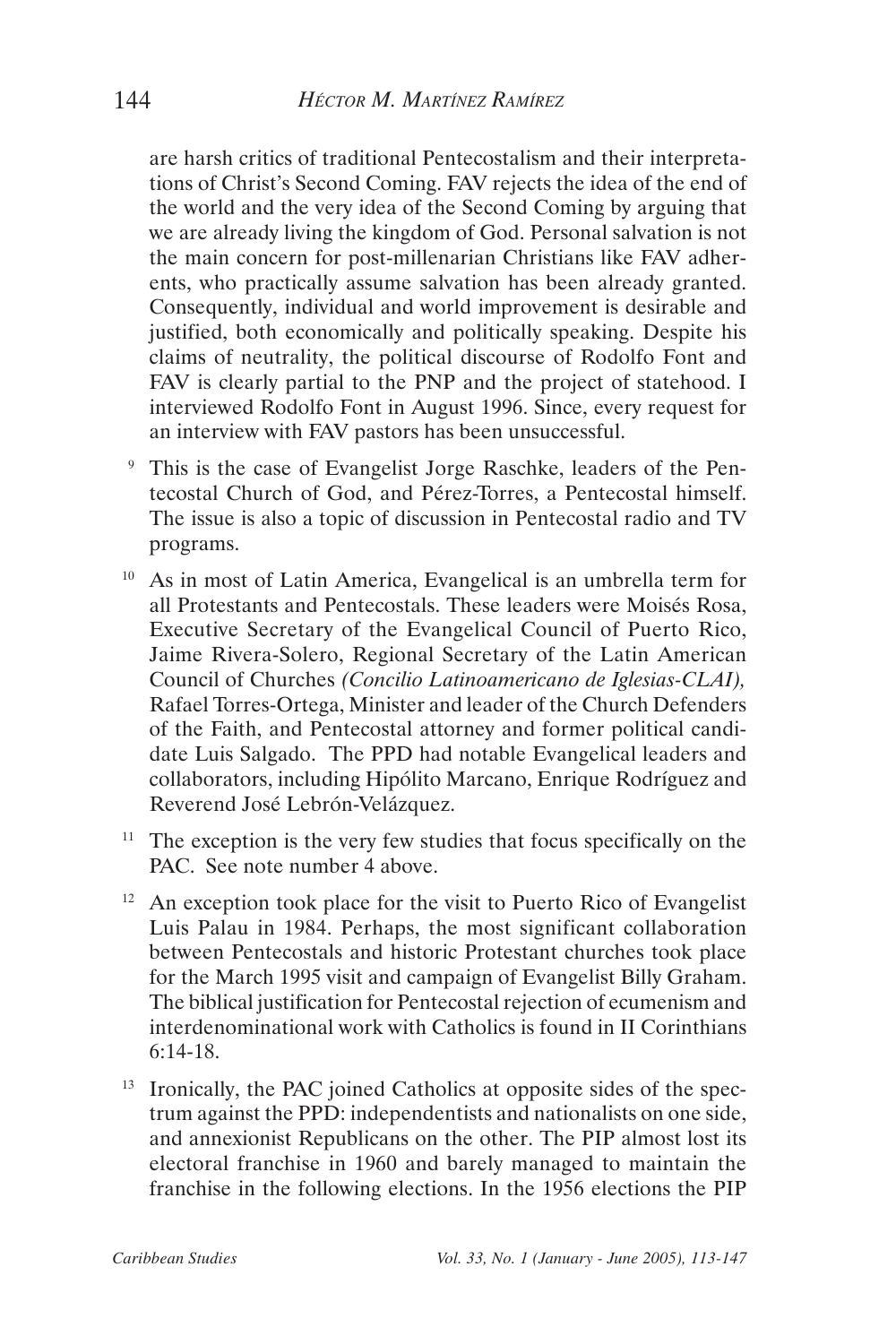received 86,386 votes. In 1960 the PIP only got 24,103 votes while the PAC obtained 52,096. In the 1964 and 1968 elections the party received around 24,000 for governor. In 1972 the PIP began showing some signs of recovery by obtaining 52,000 thanks to the party's campaign against the Vietnam War and the draft of Puerto Rican youngsters. Electoral data is available at http://www.ceepur.org.

- <sup>14</sup> The party system has become a closed two-party system in which the PPD and the PNP obtain approximately the same electoral support. Both parties have shared over 90% of the votes in national elections since 1968, dominating widely the elective positions at all levels. After winning all elections between 1948 and 1964, the PPD obtained victories in 1972, 1984, 1988 and 2000. Since its formation in 1967, the PNP won the elections held in 1968, 1976, 1980, 1992, and 1996. Electoral support to the PIP remains between 3 and 5%. Despite its low electoral support, the PIP is an institutionalized party that has deep roots in Puerto Rican society and mobilization capacity. The PIP is usually considered the country's "third political organization."
- <sup>15</sup> Interviews with Moisés Rosa-Ramos, Jaime Rivera-Solero, and Father Pedro Ortiz, Assistant to the Bishop of the Catholic Diocese of Caguas, July and August 1996.
- <sup>16</sup> Puerto Rico was a Spanish colony from 1493 to 1898 when as a result of the Spanish-American War and the Treaty of Paris that put an end to the conflict, Puerto Rico was "ceded" to the United States as a form of compensation. In virtue of the Treaty of Paris (1898), Puerto Rico became a possession, a territory under the sovereignty of the United States Congress. Despite the changes brought up by establishment of the Commonwealth in 1952, the island remains under the plenary powers of Congress.
- <sup>17</sup> The PPD was divided on the issue of the referendum. Some leaders of the PPD criticized the proposal publicly, including the candidate for governor in the 1992 elections, Victoria Muñoz. A review of newspaper reports shows how controversial the referendum was and how many people thought of it as a waste of time, money, and as another "senseless" proposal of the PPD administration. The PIP supported the PPD's initiative.
- 18 Estimates of the attendance to the *Clamor a Dios* event is an issue every year, as occurs with the estimates of almost every mass gathering in Puerto Rico. The fact is that from a few hundred worshipers in 1974, *Clamor a Dios* came to gather thousands years later.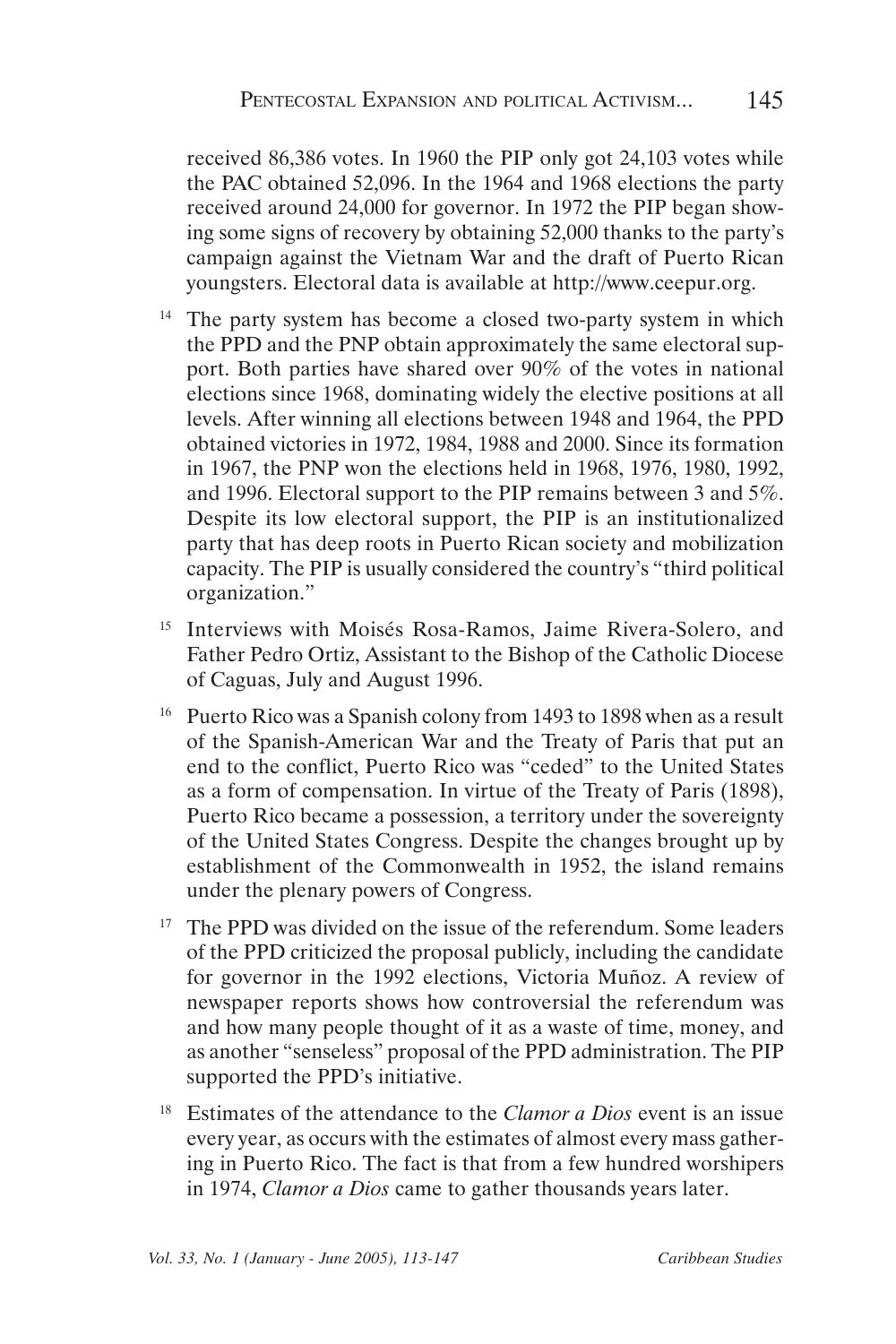- <sup>19</sup> Interview with Jorge Raschke, November 1996.
- 20 Victoria Muñoz is the daughter of the founder of the PPD and former governor Luis Muñoz-Marín. Muñoz-Marín died in 1980 and was the governor during the PAC controversy in 1960. He was governor of Puerto Rico between 1948 and 1964.
- $21$  Evangelical churches have been accused of disorderly conduct for the sound they produce and the music they play during their religious services. In March 27, 1974 Pentecostal groups and the CEPR marched in protest of the Commonwealth's Supreme Court rule that called the Pentecostal Church located in Old San Juan a public nuisance. It is no coincidence that the first *Clamor a Dios* took place in San Juan in 1974.
- <sup>22</sup> One notable exception was Rafael Torres-Ortega, the leader of the Church Defenders of the Faith and a well-known PPD supporter. Still, Torres-Ortega expressed publicly his disagreement with the "anti-Evangelical" policies of the PPD and attended the 1992 *Clamor a Dios*, held just two months before the Election. That year's event was special because the whole Pentecostal and Post-Pentecostal leadership put their differences aside and attended it. This was seen as a form of expressing both unity and support for Rosselló, who was cheered throughout the event. In contrast, PPD candidate Victoria Muñoz was booed. I interviewed Torres-Ortega in August 1996.
- <sup>23</sup> The governor put emphasis on religious values, but not on morality. In contrast to what takes place in the United States, rarely, morality, temperance and abortion are issues of extended public debate in Puerto Rico.
- <sup>24</sup> The US Supreme Court has ruled that "Neither a state nor Federal Government can… aid one religion, aid all religions, or prefer one religion over another," also that "government should not prefer one religion to another, or religion to no religion" (Serrano-Geyls 1996). On the issue of meditation at public schools the US Supreme Court has ruled that "It is not a trivial matter, however, to require that the legislature manifest a secular purpose and omit all sectarian endorsement from its laws. That requirement is precisely tailored to the Establishment Clause's purpose of assuring that government not intentionally endorse religion or a religious practice" (Comisión de Derechos Civiles de Puerto Rico 1996:18) (my translations).
- <sup>25</sup> Interview with María Rosa Dávila, Assistant to the Secretary of Education, July 1996.